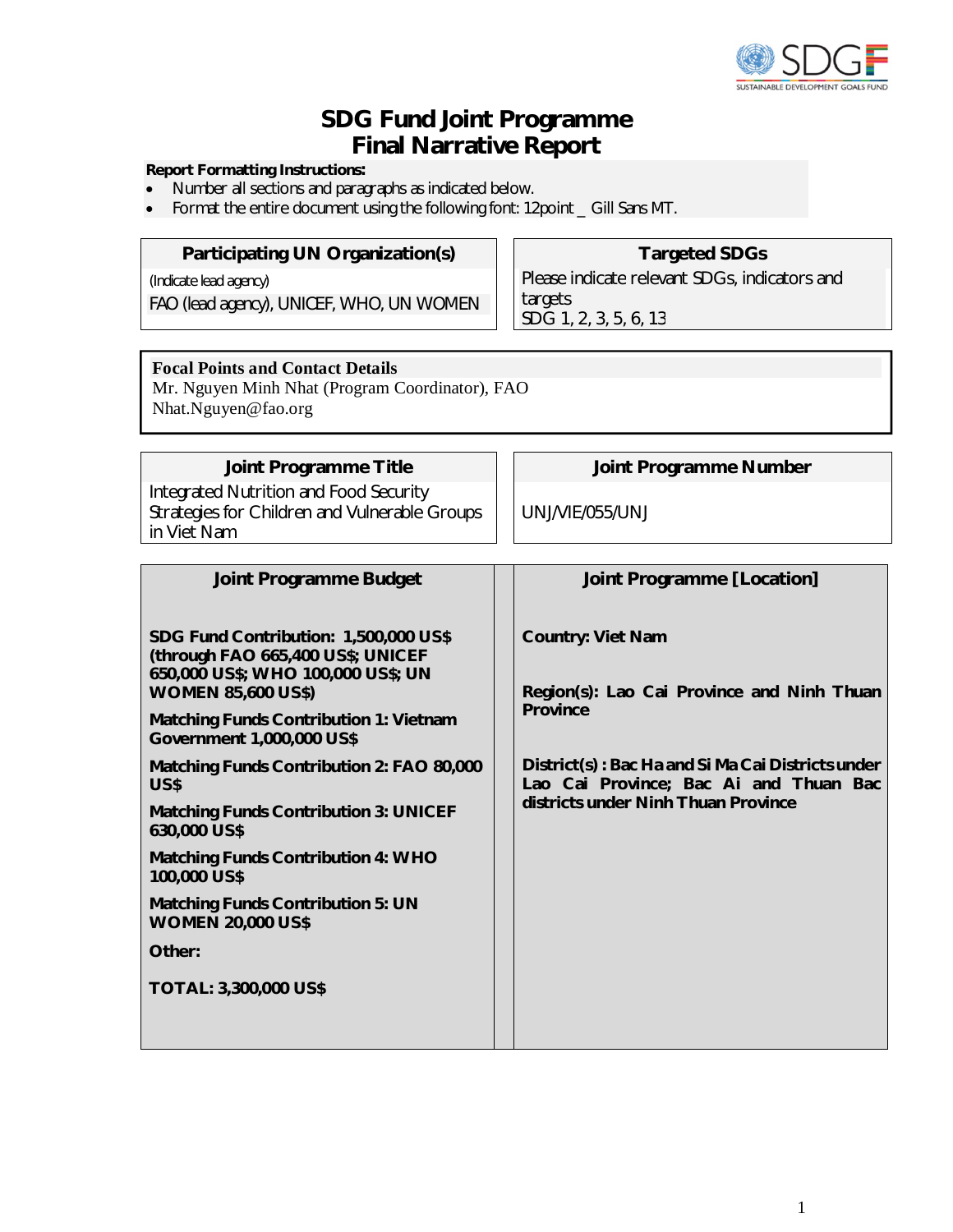

# **Final Joint Programme Evaluation Joint Programme Timeline**

**Final Evaluation Completed** Yes **No** $\Box$  No $\Box$ **Evaluation Report Attached** Yes No□ **Date of delivery of final report** Yes 10 August 2017 No

**Start date : 7 August 2015** *(Actual start date of the programme)* **Actual end date: 30 June 2017** *(including any approved no-cost extension)*

# **Participating national and local partners, private sector and CSOs organisations**

# **I. PURPOSE**

1. Give an overview of the **socio-economical context and the development problems** addressed by the programme.

Nutrition status of certain population is closely linked with the socio-economical context of that particular population. Thus, to improve nutrition status of a population, the programme needs to improve the socio-economic environment of the population.

Decreasing childhood stunting remains as a challenge for Viet Nam. Despite considerable progress in addressing malnutrition, national nutrition surveillance data show that in 2015, 24.6% of Vietnamese children under the age of 5 had stunted growth and 14.1% were underweight. Child malnourishment not only impacts the life possibilities of individuals, but its presence impacts national pride. As Viet Nam continues on its development path, the height of the childhood and people becomes symbolic of progress made. "Nutrition indicators, particularly the rate of stunting, should be considered a socioeconomic development indicator for the nation, as well as each locality."<sup>1</sup>

To improve child nutrition and increase the food security of vulnerable populations in Viet Nam, the United Nations designed the Joint Programme on Integrated Nutrition and Food Security Strategies for Children and Vulnerable Groups in Viet Nam (Phase II), hereafter referred to as the Joint Programme (JP). The JP is supported in part by the Sustainable Development Goals Fund (hereafter SDGF) and builds on the evolution of joint programming that has occurred between UN entities, but particularly on the experience and recommendations from the final evaluation of the previous MDG-F supported joint programmes on Integrated Nutrition and Food Security strategies in Viet Nam (Phase I). One clear lesson learned from Phase I was the value of the UN-team working jointly and building on the value-added of each UN entity.

The JP started in earnest on September 2015 under the framework of the One Plan 2012- 2016, with the Vietnamese government's decision number 1275/QĐ-TT on 7 August 2015 endorsing a program on integrated nutrition and food security strategies for children and vulnerable groups in Viet Nam. In decision number 3943/QD - BYT (22 September 2015), the Minister of Health (MOH) approved the JP document and its two- year detail work plan.

The overall objective of the JP is to support development and implementation of integrated nutrition and food security strategies, policies, and data to meet the equitable targets set in

<sup>-</sup><sup>1</sup> Prime Minister, Socialist Republic of Viet Nam. February 2012. *National Nutrition Strategy for 2011-2020, With a Vision Toward 2030.* Medical Publishing House: Hanoi, Viet Nam. P. 5.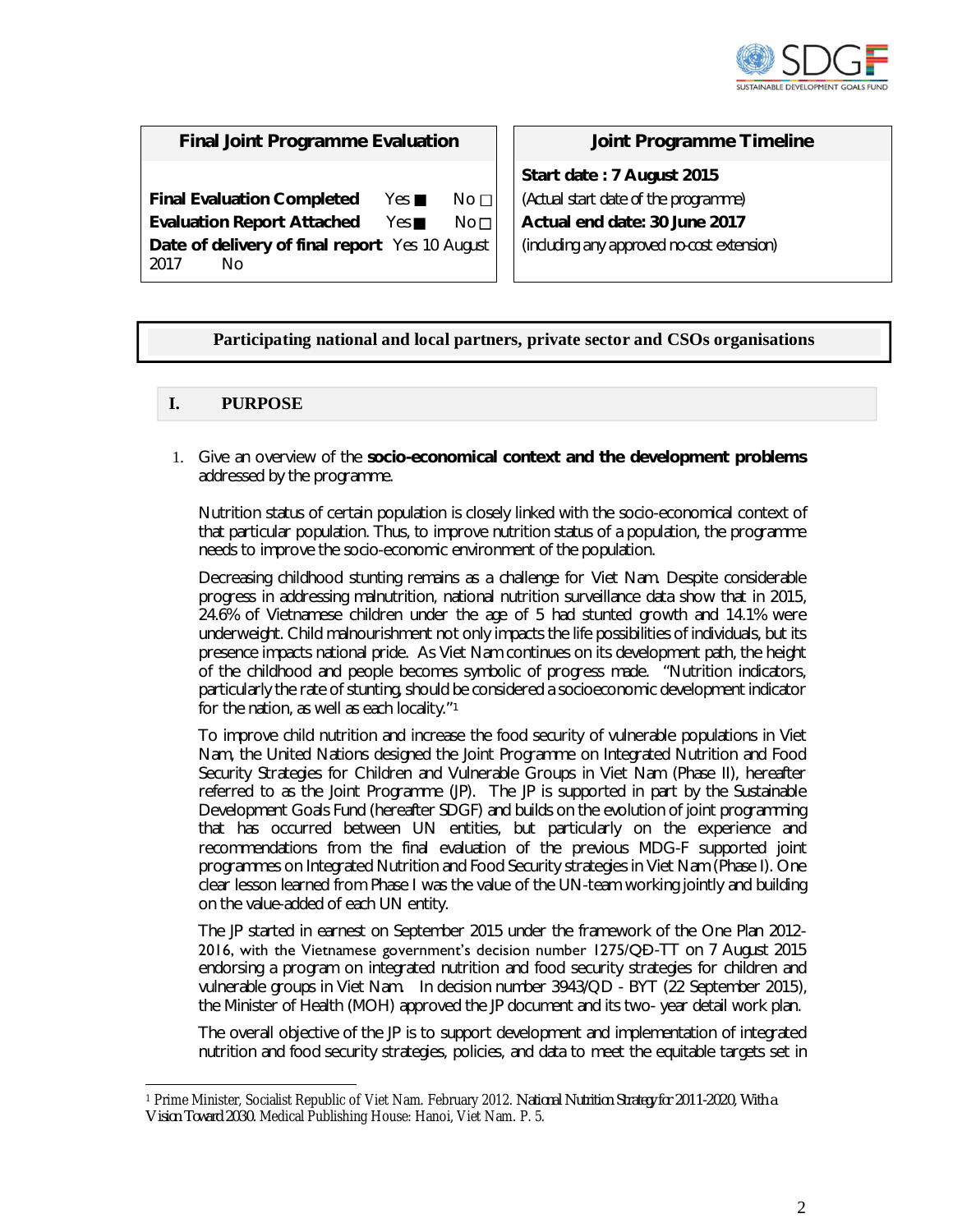

the 2011-2020 National Nutrition Strategy and 2010-2020 National Food Security Strategy. Specifically, one principle of the 2011-2020 National Nutrition Strategy is that "Nutrition activities should involve multiple sectors…" and "Priority should be given to poor, disadvantaged areas and ethnic minority groups, and for mothers and small children." The JP specifically focuses on advocacy and implementation of the policies which were globally recommended as nutrition-specific and nutrition-sensitive policies and standards, development of institutional capacity and systems, and generating evidence about effectiveness and progress.

The JP focused on three levels of activities. Nationally, it aimed to support improvements in the food security and nutrition policy framework. Using two heterogeneous provinces with high levels of stunting (Lao Cai, a mountainous province in the northeast and Ninh Thuan, a coastal province in south central Viet Nam) the JP piloted activities aimed to ultimately improve the nutritional status of participating communities. The activities can be characterized broadly under the rubrics of agriculture and health. The results of the pilots are to increase knowledge around best practices in reducing food insecurity and child malnutrition.

2. List **joint programme outcomes and related outputs** as per the final approved version of the joint programme document or last agreed revision.

#### **Outcomes and related outputs**

Outcome 1: Development and coordinated enforcement of globally recommended maternal, infant and young child nutrition, agriculture and food security policies and standards

Output 1.1 Evidence-based stunting reduction and food security approaches scaled up to the national level and adopted in line with the 2011-2020 National Nutrition Strategy, 2011-2020 National Rural Clean Water and Sanitation Strategy and 2010- 2020 National Food Security Strategy

Output 1.2 Policy gaps addressed through the development of a set of maternal, infant and young child nutrition, water, sanitation, agriculture and food security policies, plans, guidelines and globally recommended standards

Outcome 2: Development of institutional and local capacities and systems for innovative and sustainable expansion of stunting reduction and household food security interventions to enhance community resilience, particularly rural women in selected provinces

Output 2.1 Innovative and integrated approaches for stunting reduction and household food security modelled in selected provinces for potential nationwide replication.

Output 2.2 Improved maternal, infant and young child nutrition and household food security practiced through integrated behaviour change communication in selected provinces

Outcome 3: Generation of evidence for policy and advocacy and climate and disaster risk informed programming

Output 3.1 National Nutrition and Food Security Information Systems generating disaggregated data to guide evidence-based and risk informed programming to promote equity and resilience

Output 3.2 Nutrition and food security interventions monitored, evaluated and documented

#### 3. Explain the **overall contribution** of the joint programme to **National Nutrition Strategies, National Nutrition Action Plans and priorities**

The JP's overall objective is to support development and implementation of integrated nutrition and food security strategies to meet the equitable targets set in the 2011-2020 National Nutrition Strategy and 2010-2020 National Food Security Strategy. Overall, the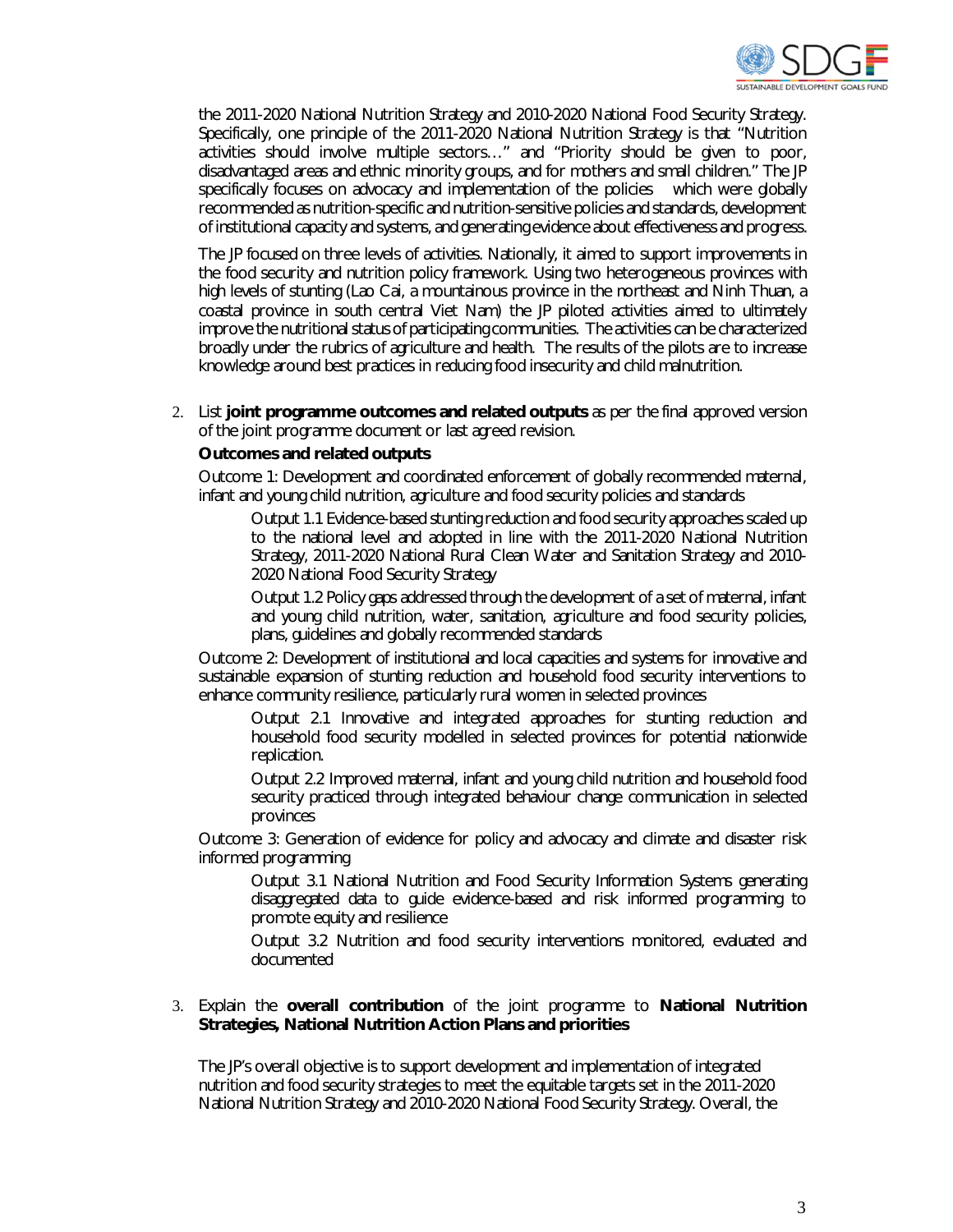

evaluation team found that JP was successful in anticipating the country needs and providing support that was highly relevant to the government.



# **Figure: JP Theory of Change**

To ultimately improve nutritional status of vulnerable persons, the program took three approaches.

- 1. Impact the policy environment and policy infrastructure around food security.
- 2. Improve the health status of the population through the sharing of information about nutrition, child feeding practices, and sanitation.
- 3. Increase the food supply available to households and communities that are food insecure or at risk of food insecurity.

The three approaches combined top-down with bottom-up strategies. Considering top-down, developing the policy environment at the national level was to impact the policy environment at the regional level and thus the commune and village levels. For the bottom-up strategy, communes in two regions were identified as exemplar places to target and for demonstrating the approaches of linkage direct nutrition interventions with sensitive nutrition intervention via promoting agricultural activities for improvement of household food supply and nutrition.

Since the national nutrition strategy 2011-2020 (NNS) already existed at the time before the starting of the programme, The JP contributed significantly to the NNS and the Nutrition action plan in several dimensions.

Firstly, it enhances the NNS implementation of the government agencies to achieve its goals in areas of nutrition policy and new strategy development, under which several major policy documents were formulated, approved by central government or the MOH, and put into effective. The below list described achievement in this area: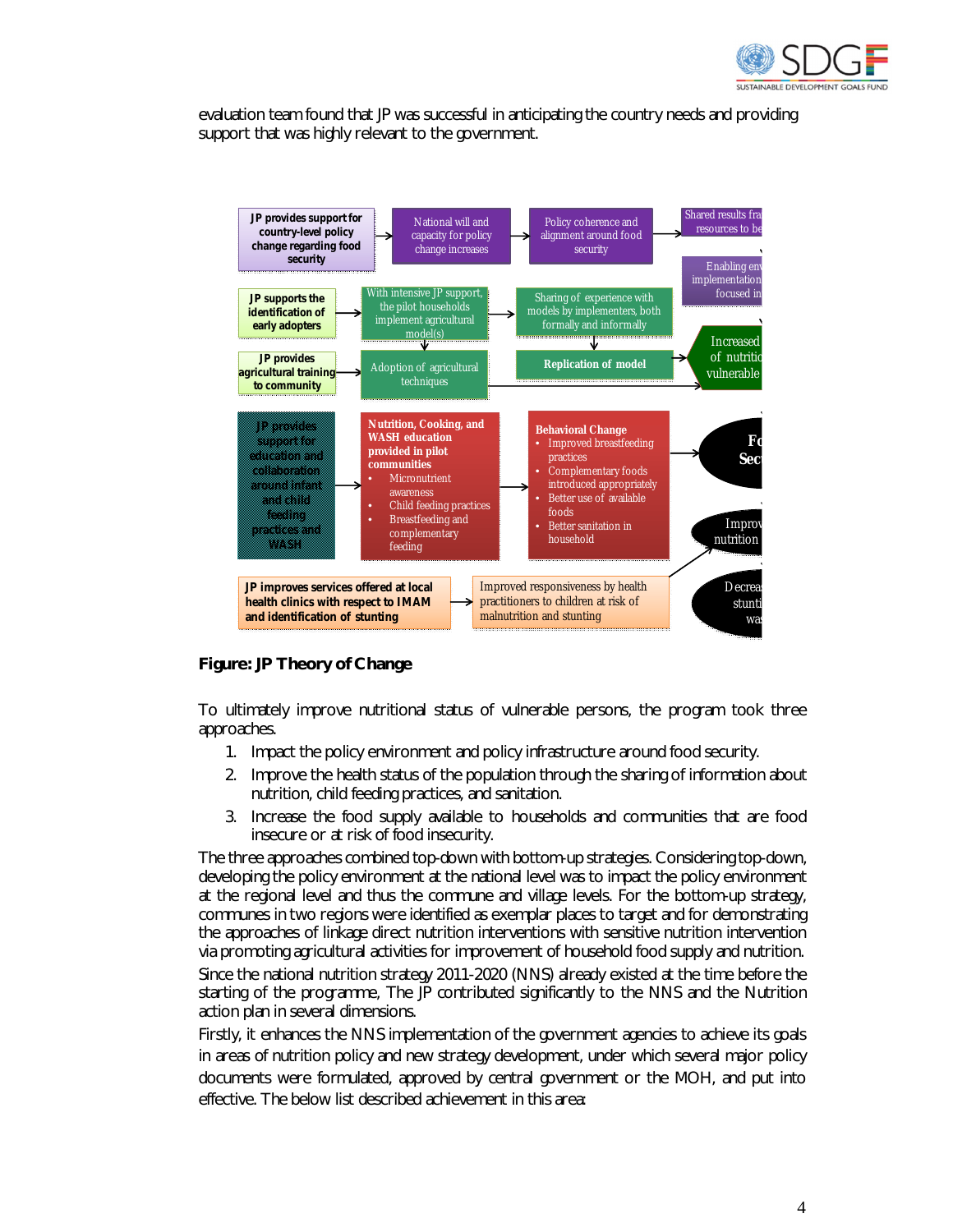

- Development of Decree No. 85/2015/ND-CP (1st Oct. 2015) detailing out a number of articles the Labor Code in terms of policies for female employees.
- Formulation and approval of the National Decree 09/2016/ND-CP on mandatory food fortification in Jan.2016 under which, salt for human consumption and salt for food processing must be iodized salt; all vegetal cooking oils must be fortified with vitamin A, and all wheat flour produced and used in the country must be fortified with Iron and zinc. This is a major milestone that help to open fully a door for future promising achievement of Viet Nam in their fighting with micronutrient deficiencies
- Formulation and approval of the MOH for a national guideline on diagnosis and treatment of children with severe acute malnutrition in end 2016
- Formulation and approve of an internal practical guide on social marketing of nutrition products
- Costing study for next 5-year nutrition plan of action is ongoing to provide evidence for a new round of government investment for nutrition period 2017- 2020
- Formulation of new period national plan of action for nutrition 2017-2020

Secondly, The JP brought up a big support for the process of monitoring and a midterm review the implementation of national plan of action for nutrition in previous 5 year (2011-2015) that draw out gaps and the lessons for learnt. Basing on results of the midterms review, a new national plan of action for the period 2016-2010 was successfully formulated, and was approved by Minister of Health for an official launching in early 2018.

Thirdly, under this JP, a model of integration strategy on nutrition and food security for purpose of reduction child stunning was jointly developed and demonstrated at grass-root levels at 7 selected communes (in four project districts). The programme evaluation report denoted many positive impacts from those model development activities. The fact that after the programme ending, the model developed in Lao Cai provinces was accepted by the Provincial People Committees to be replicated in to 22 communes more using local Government budget. That is an evidence of its success in terms of the impacts and sustainability of the intervention bring back from the JP.

Further than that, the JP have provided so far, a main base for partnership development between UN agencies (UNICEF, WHO, FAO, UN Women) with the NIN and related Government agencies, INGOs to jointly advance the SUN initiative since the day when Viet Nam was accepted by SUN as the 60<sup>th</sup> country member of its global network (Jan.2014). In 31 Jan.2018, a national ceremony for SUN launching was successfully conducted at central Government level together with the launch of a Special Directive of the Pre-Minister on strengthening nutrition programme in Viet Nam. Thus, it is worth to state that the JP contributed significantly in initiating the SUN movement in Viet Nam that create a unique opportunity and atmosphere for nutrition programme getting further commitment and financial investment of the governments at national and provincial levels.

4. Describe and assess how the programme development partners have jointly contributed to achieve development results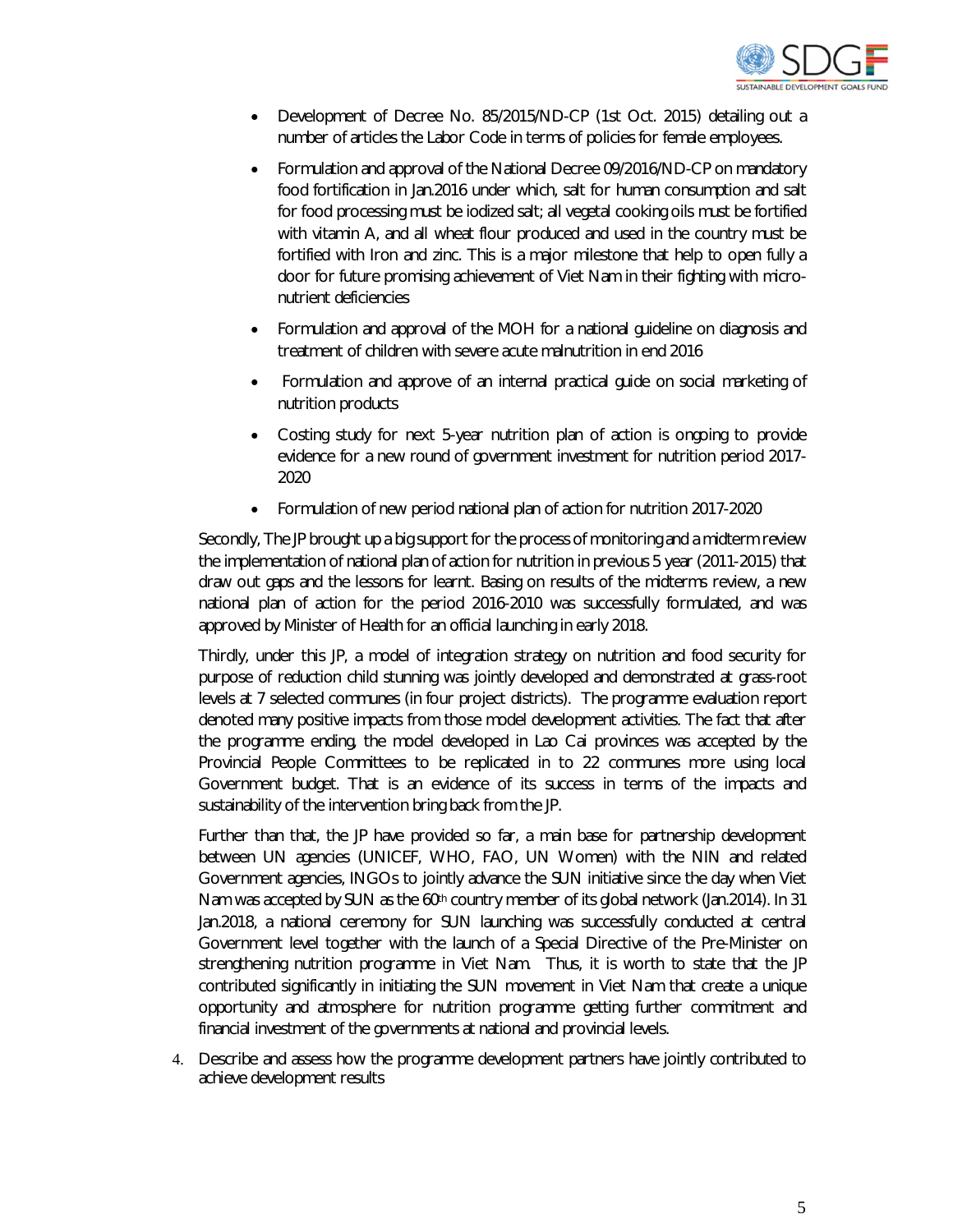

The JP operationalizes many aspects of the UN's support to Viet Nam, as specified in the One Plan 2012-2016. Its focus on improving food security of vulnerable sub-populations is an operationalization of the One Plan's emphasis on decreasing inequality and improving the wellbeing of minority groups. Further, the One Plan stresses mitigating the impact of climate change through diversification. The JP's spreading of various agricultural models so farmers can diversify operationalizes this aspect of the One Plan. Clearly, the JP's emphasis on increasing food security among the vulnerable concurs with the emphasis of the One Plan to decrease poverty, especially multidimensional poverty.

The JP continued to build on the structure and best practices from the previous JP. The comparative advantages of the different UN agencies and their extensive experience in the country working both at national and local levels add value to Government efforts to reduce hunger and levels of malnutrition.

The One UN structure brings comparative advantages of individual UN agencies together to achieve a higher impact. At global level, FAO, UNICEF and WHO jointly conduct situational analysis of food security and nutrition, develop integrated strategies and track progress. The latest example is the collaboration ahead of international high level meeting the Second International Conference on Nutrition (ICN2). Other example includes the support for implementation of the UNICEF and WHO global strategy on infant young child feeding. The UN agencies are also coordinating and participating in the multi-sectoral partnership platform (Nutrition Cluster and Partnership Group) co-chaired by the National Institute of Nutrition and UNICEF.

The JP was planned as a multi-sectoral approach, bringing a combination of health-oriented and agricultural-oriented interventions to different levels of society. The programme's structure of the Programme Executive Committee and Programme Management Unit brought together governmental actors from the MOH and MARD and social organizations such Women, Farmer and youth unions. Further, having a programme document that clearly specifies the role and value-added of actors and entities, including UN entities was valuable in assuring that efforts were not duplicated and the programme implementation and delivery were efficiently organized.

## **II. ASSESSMENT OF JOINT PROGRAMME RESULTS**

- 1. What were the key outcomes of the programme? Explain any variance in achieved versus planned results.
- **a. Impact the policy environment and policy infrastructure around nutrition and food security.**

#### **Policy Environment**

The JP emphasized creating a policy environment and materials that could be used for advocacy in Viet Nam that would be conducive to better nutritional practices and increasing food security. The following policies resulted during the period of the JP.

| N <sub>0</sub> | <b>JP's Outcome</b>                                                                                                                                    | <b>Time</b><br>endorsed |
|----------------|--------------------------------------------------------------------------------------------------------------------------------------------------------|-------------------------|
|                | Policy and Advocacy at national level (outcome 1)                                                                                                      |                         |
|                | Development of Decree No. 85/2015/ND-CP (1st Oct. 2015) detailing a<br>number of articles the Labor Code in terms of policies for female<br>employees. | October.2015            |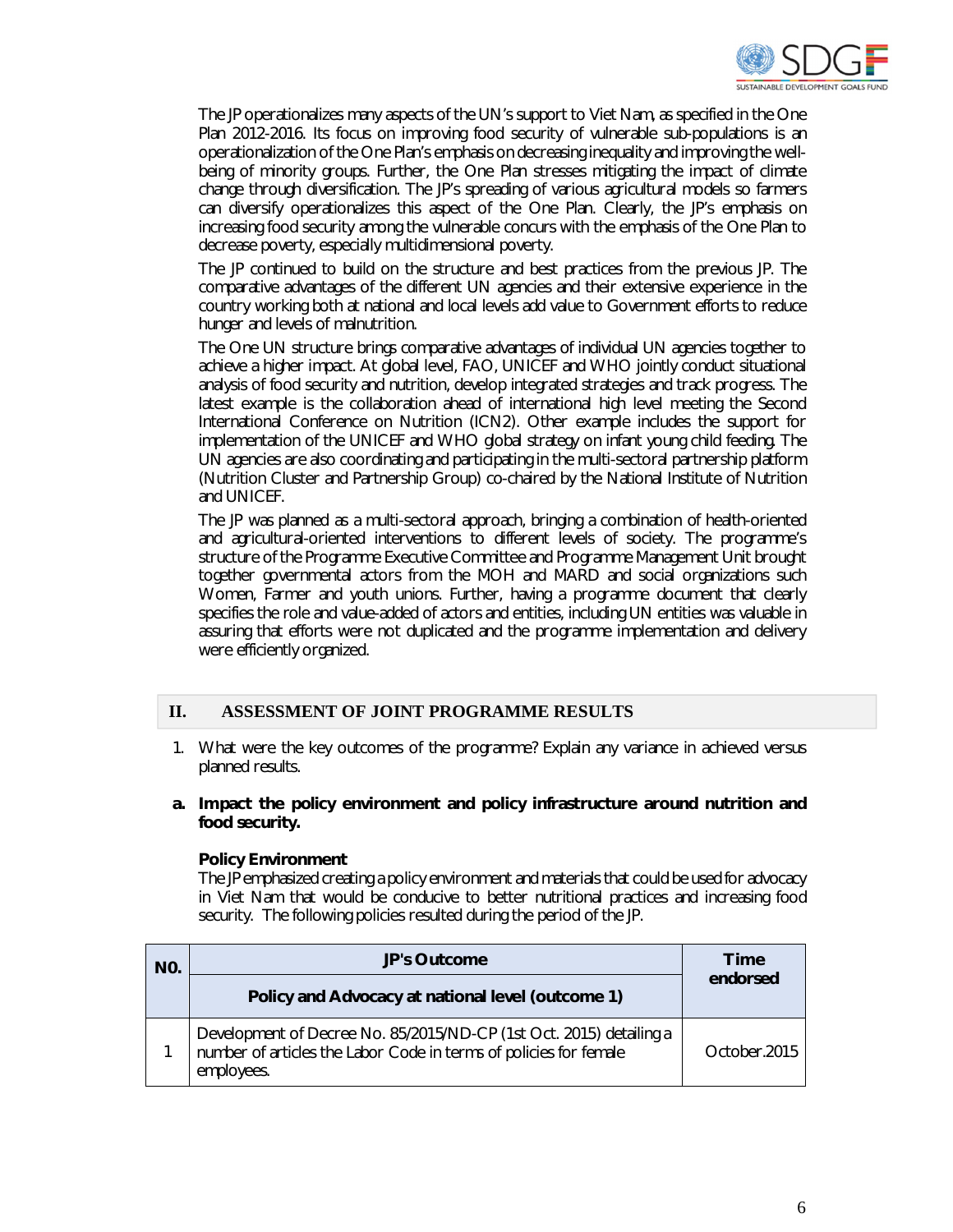

| <b>NO.</b>     | <b>JP's Outcome</b>                                                                                                                                                                                                                                                                                                                 | <b>Time</b>      |
|----------------|-------------------------------------------------------------------------------------------------------------------------------------------------------------------------------------------------------------------------------------------------------------------------------------------------------------------------------------|------------------|
|                | Policy and Advocacy at national level (outcome 1)                                                                                                                                                                                                                                                                                   | endorsed         |
| $\overline{2}$ | The Food Pyramid Guides for pregnant, lactating women and children 3-<br>5year-old was developed.                                                                                                                                                                                                                                   | 2015-2016        |
| 3              | Reinforcement of implementing the Decree No. 100/2014/NĐ-CP<br>(issued on 6 Nov. 2014): To Organize national workshops on<br>dissemination and support a training programme for all provinces on<br>enforcement this decree.                                                                                                        | <b>July 2015</b> |
| 4              | Decree No 09/2016/ND-CP on Mandatory food fortification including<br>mandatory salt iodization formulated and approved by Prime Minister on<br>28/1/2016, effective from 15/3/2016.                                                                                                                                                 | January 2016     |
| 5              | Mid-term review (2011-2015) of the implementation of NNS/NPAN on<br>strategy 2010-20120 was conducted. New national plan of action for<br>nutrition period 2016-2020 formulated.                                                                                                                                                    | March 2016       |
|                | Two National Conference on NNS/NPAN MTR was holding at NIN<br>$(18.03.2016$ and $28.12.2016)$                                                                                                                                                                                                                                       | December 2016    |
| 6              | MARD issued Decision 1898/QD-BNN-TT dated May 23, 2016 on<br>"Restructuring strategy for Viet Nam's rice sector up to 2020 and vision<br>to 2030"                                                                                                                                                                                   | May. 2016        |
| $\overline{7}$ | Restructuring Proposal on Rice sector under finalization process<br>endorsed in June 2016 and disseminated for nation-wide application.                                                                                                                                                                                             | June 2016        |
| 8              | Technical guidelines on early detection and early treatment of children<br>with severe acute malnutrition (IMAM) were approved by MOH<br>(Decision No. 4487 / QD-BYT dated 18/8/2016 of the Ministry of Health<br>promulgating guidelines for the diagnosis and treatment of acute<br>malnutrition in children aged 0 to 72 months) | August 2016      |
| 9              | Costing study for next 5-year nutrition plan of action is ongoing to<br>provide evidence for a new round of government investment for<br>nutrition period 2017-2020                                                                                                                                                                 | 2016-2017        |

The change in the policy environment was important in two ways. First, by working with the government and supporting the government, the JP built governmental capacity and lowered barriers for future policy change, not only in the food security arena, but in the arena of other social policies. As one interviewee explained, the support of UN entities brought international expertise to the government and the UN team supported the government to meet international standards. An interviewee from MARD said "The program helped institute the Restructuring Agriculture Programme. At the central level, we built relationships, especially between the Crop Production Department and the other MARD departments, also between MARD and research institutes and policy research institutes and universities. We learned between the vertical and horizontal roles during the JP." The experience of working both vertically and horizontally on issues and resolving them by constructing policies created sustainable change in terms of the mode of operation between organizations and agencies.

Another official plainly stated "This program played an important role in changing the policy on rice in our country." This feedback supports the premise that the JP's work on policy change was important and had a lasting impact.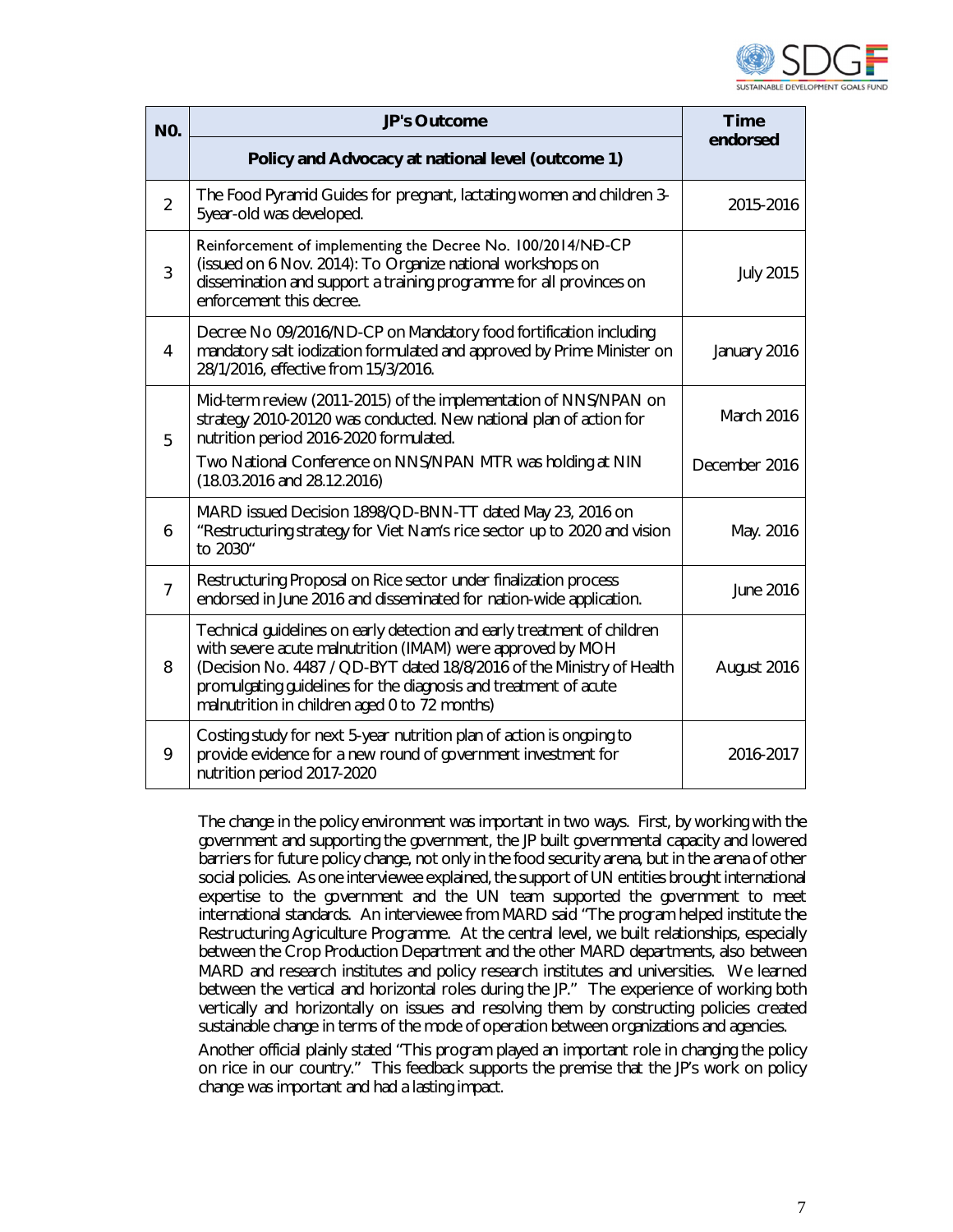

With respect to sustainability, the programme built organizational structures that will last. In supporting policy development, by bringing together different actors, the programme created an environment that will allow for further policy development, both in the food security arena, but also likely extending to other social support initiatives. In the training arena, local officials informed the evaluation team that the development of materials, both on the health and the agricultural side, will allow regional and local governments to continue to offer training. The creation of curriculum that can be shared and tweaked to allow for local differences contributes to the sustainability of the impact of the JP.

Further from the formulation of the nutrition related policies and put them into effect, the JP have provided so far, a main base for partnership development between UN agencies (UNICEF, WHO, FAO, UN Women) with the National Institute of Nutrition and related Government agencies, INGOs who are jointly advancing the SUN initiative in the country since the day when Viet Nam was accepted by SUN as the  $60<sup>th</sup>$  member state to join this global network (Jan.2014). In 31 Jan.2018, a national ceremony for SUN launching was successfully conducted with participation of deputy Prime Minister on behalf of the central Government, together with the launch of a special Directive of the Pre-Minister on strengthening nutrition programme in Viet Nam. Thus, it is worth to state that the JP contributed significantly in initiating the SUN movement in Viet Nam that creates a unique opportunity and new atmosphere for nutrition programme getting further commitment, financial investment of the governments at national and provincial levels.

#### **b. Improve the nutrition/health status of the target population through the improvement knowledge of nutrition care, child feeding practices, and sanitation.**

Below data table are showing themselves the changes of knowledge, and practices of the targeted women and child care givers in child feeding that includes breastfeeding and complementary feeing practices (see in table 1 &2) As a result, it leads to a general change in anthropometric nutrition status of under five children in the project locations, in which there is a reduction of under weigh and child stunting clearly observed while this reduction trend is not clear for child wasting indicator. (Table 4).

It is likely premature to detect a significant impact on child stunting within a year and a haft of the program since children who are stunted at starting of the programme need time as well as good nutrition, hygiene, and medical care to catch up to their peers. Other aspect is that nutrition interventions in this model purpose first to reduce number of new-born case who newly fall in stunning during the programme intervention period.

#### **Assessment of JP's Impact on Child Feeding Practices**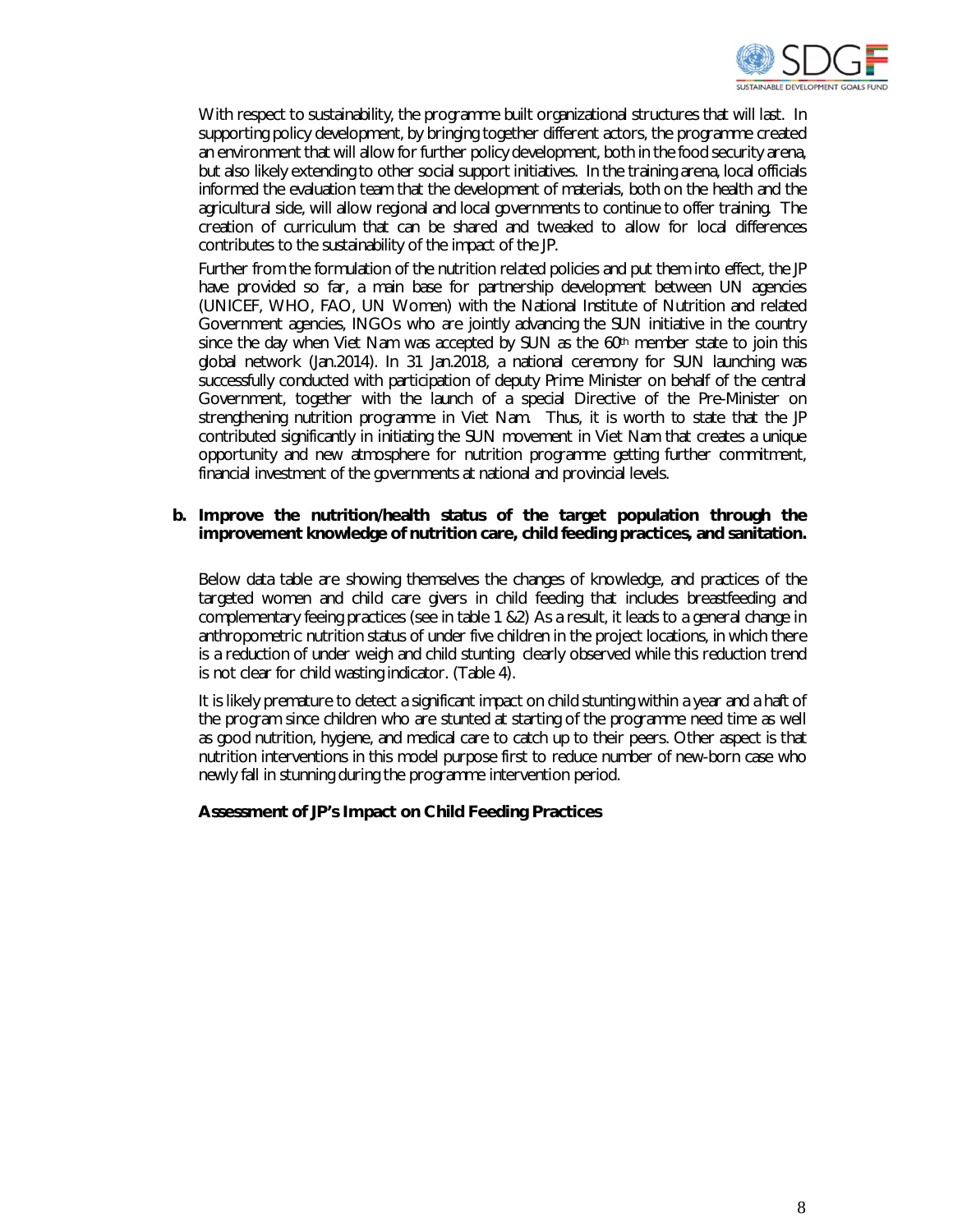

| <b>COMMUNE:</b>                                                                  | <b>Thao Chu Phin</b>        |                                |                                                              | <b>Ban Pho</b>                  |
|----------------------------------------------------------------------------------|-----------------------------|--------------------------------|--------------------------------------------------------------|---------------------------------|
|                                                                                  | <b>Baseline</b><br>$[N=58]$ | <b>Endline</b><br>$[ N = 84 ]$ |                                                              | Baseline [n=92] Endline [n=111] |
|                                                                                  |                             | <b>AFTER CHILDBIRTH</b>        | MOTHER'S KNOWLEDGE OF WHEN BREASTFEEDING SHOULD BE INITIATED |                                 |
| Within the first<br>hour                                                         | 31.0%                       | 39.3%                          | 33.0%                                                        | 42.9%                           |
| $< 24$ hours                                                                     | 15.5%                       | 55.9%                          | 12.1%                                                        | 52.3%                           |
| >24 hours                                                                        | 19.0%                       | 0.5%                           | 7.7%                                                         | 1.0%                            |
| No response                                                                      | 34.5%                       | 4.3%                           | 47.3%                                                        | 3.8%                            |
| Total                                                                            | 100.0%                      | 100.0%                         | 100.1%                                                       | 100.0%                          |
| Breastfeed only<br>and do not feed<br>child anything<br>else, including<br>water | 3.5%                        | 59.7%                          | 7.7%                                                         | 70.6%                           |
| Other                                                                            | 22.4%                       | 5.2%                           | 18.7%                                                        | 3.7%                            |
| No response                                                                      | 74.1%                       | 35.1%                          | 73.6%                                                        | 25.7%                           |
| <b>Total</b>                                                                     | 100.0%                      | 100.0%                         | 100.0%                                                       | 100.0%                          |

Table1. Lao Cai Mothers' Knowledge of Appropriate Breastfeeding Practices, Baseline vs. Endline

Table 2.

| PERCENT OF MOTHERS THAT RESPONDED THAT THEY BEGAN                  |                |         |       |       |
|--------------------------------------------------------------------|----------------|---------|-------|-------|
| <b>COMPLEMENTARY FEEDING AFTER THEIR CHILD REACHED 6 MONTHS OF</b> |                |         |       |       |
|                                                                    | <b>AGE</b>     |         |       |       |
| <b>Total</b>                                                       | 12.2%          | 98.6%   | 10.6% | 96.0% |
|                                                                    |                |         |       |       |
| <b>MOTHER'S KNOWLEDGE OF FOODS NECESSARY FOR COMPLEMENTARY</b>     |                |         |       |       |
|                                                                    | <b>FEEDING</b> |         |       |       |
| Starchy food group                                                 | 67.2%          | 89.1%   | 51.7% | 68.9% |
| Animal protein source                                              | 84.5%          | 93.2%   | 59.3% | 83.8% |
| foods                                                              |                |         |       |       |
| Vegetables                                                         | 50.0%          | 98.2%   | 33.0% | 84.3% |
| Dairy foods                                                        | 27.6%          | 25.0%   | 23.1% | 9.3%  |
| Did not know                                                       | 31.0%          | 30.8%   | 39.6% | 10.0% |
| Total                                                              | 100.00%        | 100.00% | 100.1 | 100.0 |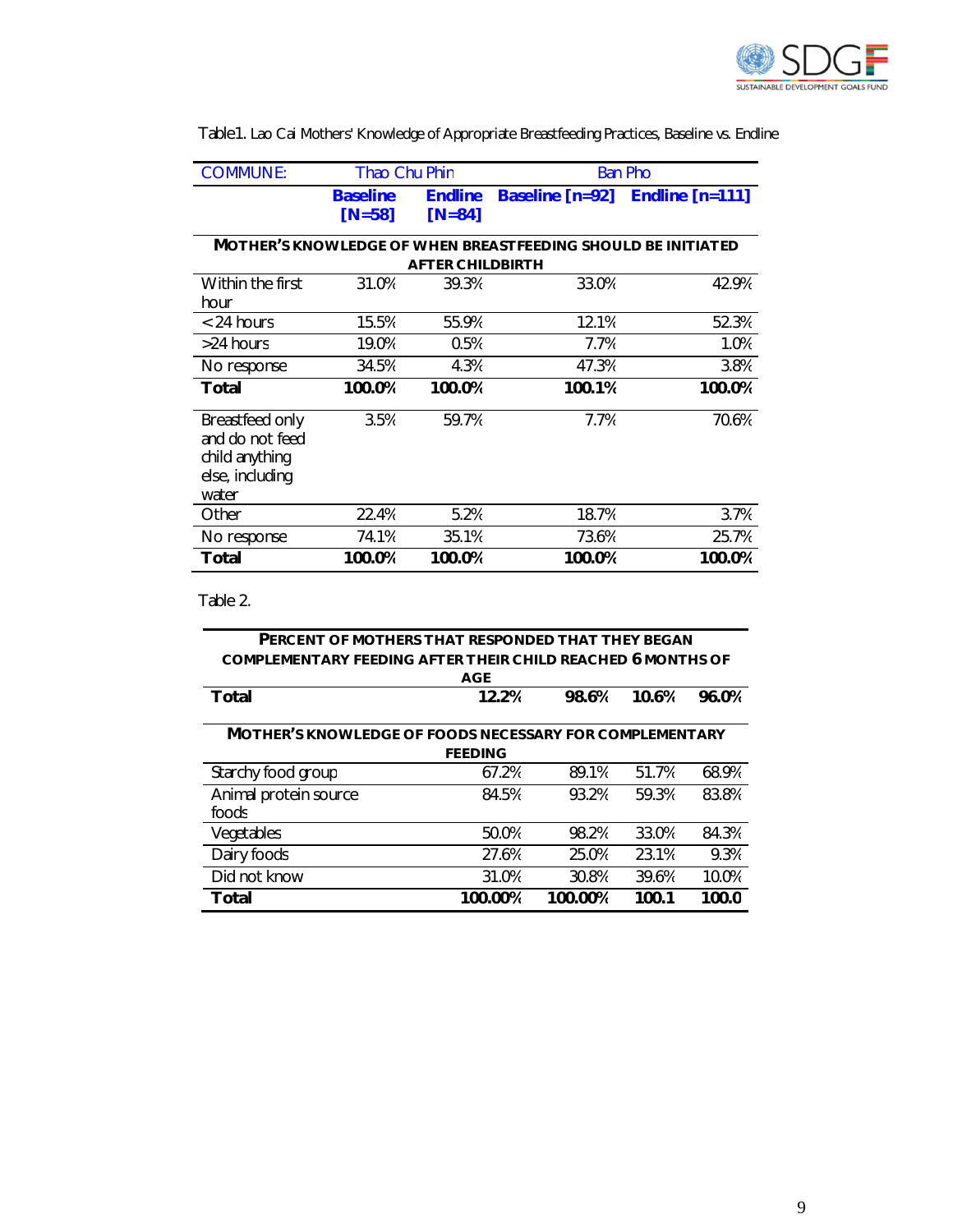

# **Table 3. Assessment of Health Outcomes**

| <b>Nutrition status</b> | <b>Cong Hai</b> |                |                 | <b>Phuoc Chinh</b> |
|-------------------------|-----------------|----------------|-----------------|--------------------|
|                         | <b>Baseline</b> | <b>Endline</b> | <b>Baseline</b> | <b>Endline</b>     |
| Weight (mean±SD)        | $9.4 \pm 7.6$   | $11.3 \pm 4.4$ | $7.3 \pm 1.6$   | $11.1 \pm 3.2$     |
| Height (mean±SD)        | $72.4 + 11.5$   | $86.6 + 39.3$  | $68.3 \pm 8.7$  | $91.5 \pm 58.1$    |
| Underweight (n,%)       | 150 (26.7)      | 113 (21.9)     | 18 (30.5)       | 57(31.7)           |
| Stunting (n,%)          | 165 (29.4)      | 128 (25.5)     | 23 (39.0)       | 77 (43.8)          |
| Wasting (n,%)           | 83 (14.8)       | 39(7.7)        | 8(13.6)         | 19 (10.9)          |
| Overweight,<br>obesity  | 3(0.5)          | 16(3.2)        | $\mathbf 0$     | 2(1.1)             |
| (n,%)                   |                 |                |                 |                    |
| Total [N]               | 522             | 529            | 149             | 189                |

Nutrition Status of Children < 5 Years of Age in Two Ninh Thuan Communities

Table 4. Anthropometric Measures of Children Younger than 5 Years of Age in Two Communes in Lao Cai

| Indicator       | Baseline (N=150) | Endline $(N=195)$ | p      |
|-----------------|------------------|-------------------|--------|
| Underweight     |                  |                   |        |
| Total           | 24.2             | 16.6              | < 0.05 |
| Ban Pho         | 20.7             | 13.6              | < 0.05 |
| Thao Chu Phin   | 29.2             | 20.5              | < 0.05 |
| <b>Stunting</b> |                  |                   |        |
| Total           | 64.9             | 47.9              | < 0.01 |
| Ban Pho         | 59.2             | 43.9              | < 0.01 |
| Thao Chu Phin   | 73.3             | 53.0              | < 0.01 |
| Wasting         |                  |                   |        |
| Total           | 2.4              | 3.1               | >0.05  |
| Ban Pho         | 2.6              | 0.9               | >0.05  |
| Thao Chu Phin   | 2.1              | 6.0               | >0.05  |

**c. Increase the food supply available to households and communities that are food insecure or at risk of food insecurity.** 

**Assessment of Food security (Impact on food availability**)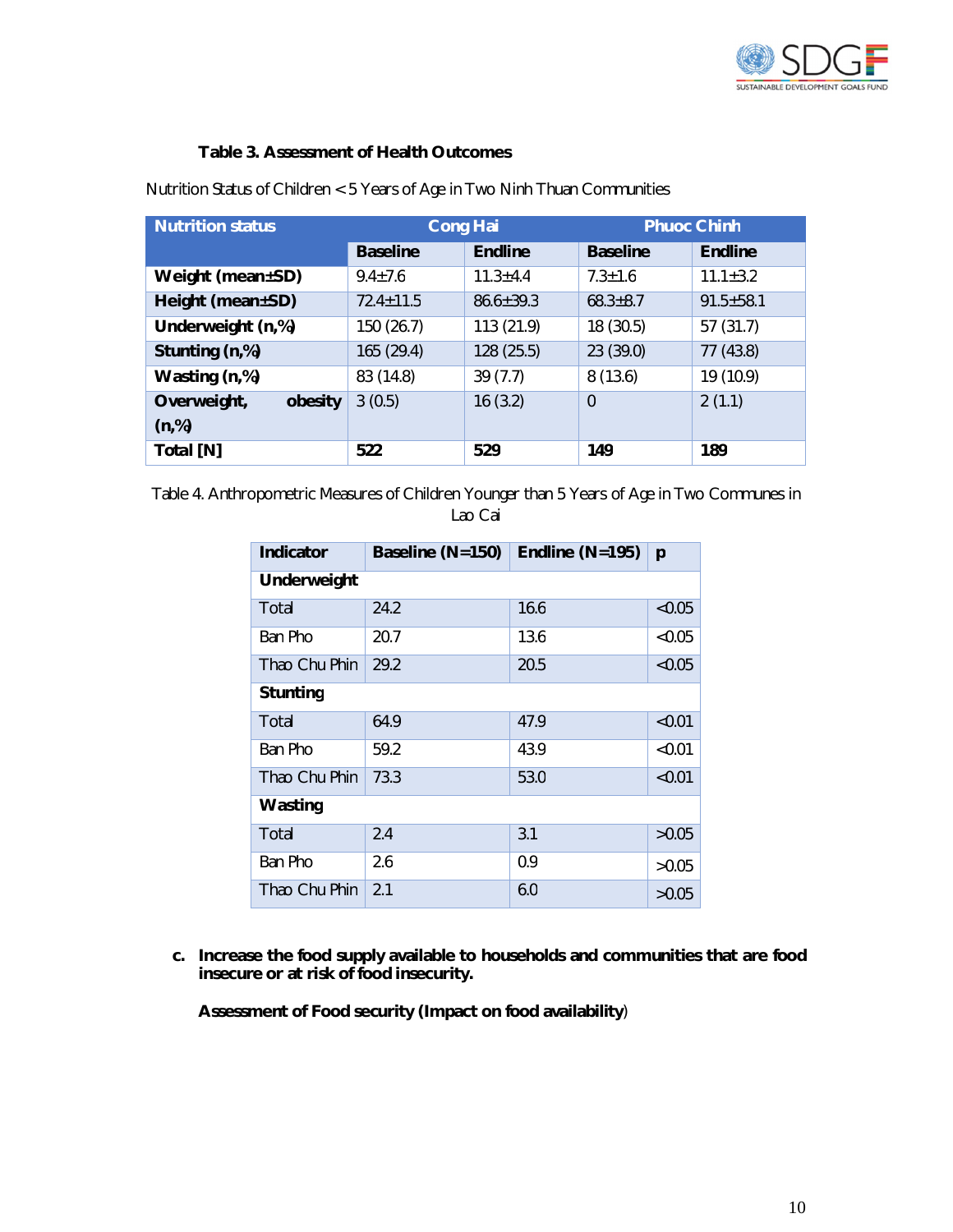

| Commune                              | <b>Selling crop</b> |                | <b>Selling Livestock</b> |                | <b>Borrowing (%)</b> |                |
|--------------------------------------|---------------------|----------------|--------------------------|----------------|----------------------|----------------|
|                                      | products (%)        |                |                          | $(\%)$         |                      |                |
| <b>NINH THUAN</b><br><b>PROVINCE</b> | <b>Baseline</b>     | <b>Endline</b> | <b>Baseline</b>          | <b>Endline</b> | <b>Baseline</b>      | <b>Endline</b> |
| <b>Bac Son</b>                       | 13.6                | 12.5           | 18.1                     | 15.6           | 27.2                 | 9.3            |
| <b>Cong Hai</b>                      | 10.5                | 52.2           | 5.2                      | 18.1           | 15.7                 | 4.5            |
| <b>Phuoc Thanh</b>                   | 41.1                | 35.1           | 5.8                      | 10.8           | 29.4                 | 10.8           |
| <b>Phuoc Chinh</b>                   | 10.0                | 52.2           | 35                       | 13.6           | 30.0                 | 9.1            |
|                                      |                     |                |                          |                |                      |                |
| <b>LAO CAI</b><br><b>PROVINCE</b>    |                     |                |                          |                |                      |                |
| <b>Ban Pho</b>                       | 16.67               | 45.45          | 25.00                    | 54.55          | 12.5                 | 0.00           |
| <b>Nam Mon</b>                       | 23.08               | 46.15          | 7.69                     | 53.85          | 15.38                | 11.54          |
| <b>Thao Chu Phin</b>                 | 16.67               | 57.14          | 25.00                    | 71.43          | 16.67                | 4.76           |

Table 5. Sources of Cash Used for Purchasing Food in Surveyed Households

At the commune level, food self-sufficiency of households increased. Rice production not only met household demand but also met the demand for other uses such as trading and feed. Per capita rice consumption in the endline survey declined from the baseline.

The reduction is positive since the reduction in per capita rice consumption was offset by an increase in the nutrition diversification in food consumption. The substitution of more nutritionally diverse foods for rice can signal improved food security in the project areas

|                   |            | <b>Cong Hai</b> |                | <b>Phuoc Chinh</b> |                |
|-------------------|------------|-----------------|----------------|--------------------|----------------|
|                   |            | <b>Baseline</b> | <b>Endline</b> | <b>Baseline</b>    | <b>Endline</b> |
| Have<br>garden to | Yes        | 28 (14.7)       | 154 (82.4)     | 51 (73.9)          | 21(29.6)       |
| grow vegetables   | No         | 162 (85.3)      | 33(17.6)       | 18 (26.1)          | 50 (70.4)      |
|                   | With fence | 15(53.6)        | 14(73.7)       | 11(21.6)           | 2(4.8)         |
| Garden type       | No fence   | 13 (46.4)       | 5(26.3)        | 40(78.4)           | 40 (95.2)      |
| Poultry           | Yes        | 105 (55.3)      | 73 (46.2)      | 49 (71.0)          | 8(11.4)        |
|                   | No         | 85 (44.7)       | 85 (53.8)      | 20(29.0)           | 62 (88.6)      |

Table 6. Household Gardening in Two Ninh Thuan Communes

2. Who are and how have the direct beneficiaries/rights holders been engaged in the joint programme implementation? Please disaggregate by relevant category as appropriate for your specific joint programme (e.g. gender, age, etc.)

From the beginning of the Joint programme, needs assessment have been implemented to address the expectation of direct beneficiaries. Each commune has different environment, culture, ethnic group, and language.

The JP's activities are very likely to have achieved capacity-building at the intersection of health and nutrition. Specifically, the following activities occurred: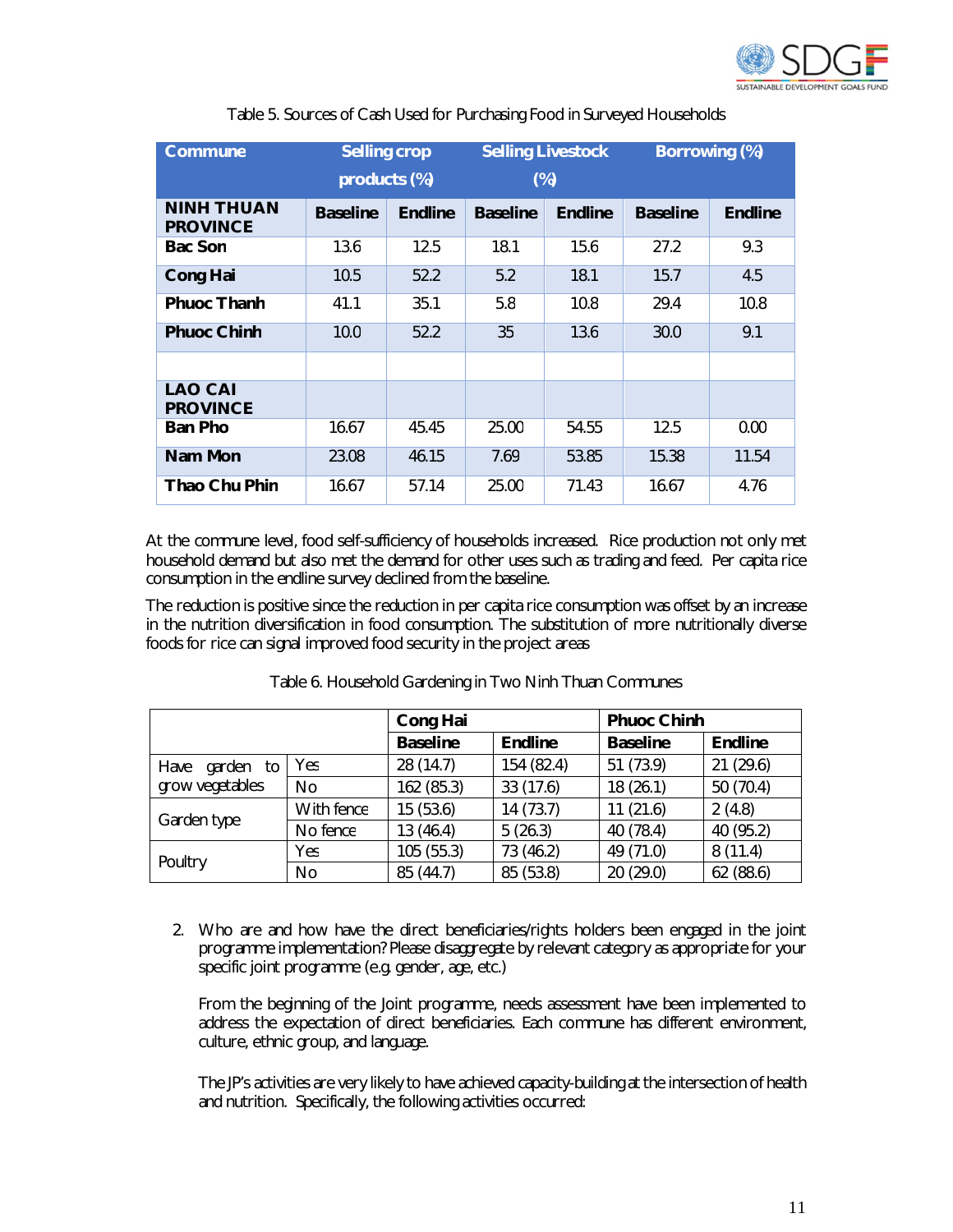

- a) Program Launching and National Planning Workshop on  $5<sup>th</sup>$  of October 2015, there are 90 (50M and 40F) participants from national and provincial level attended the workshop
- b) Joint program visit and provincial planning meeting in Ninh Thuan province in July 2015, there are 60 (40M&20F) participants from national and provincial level attended
- c) Joint program visit and provincial planning meeting in Lao Cai province in August 2015, there are 60 (35M&25F) participants from national and provincial level attended
- d) Review workshop in October 2015 by Ministry of Agriculture and Rural Development (MARD) on Crop Production Restructuring period 2013-2015. There are 300 (200M& 100F) participants from national and provincial level participated the workshop
- e) National consultation workshop to finalize Rice Restructuring Project in October 2015 by MARD, there are 150 (100M& 50F) participants from MARD and provinces participated the workshop
- f) 01 meeting on designing and planning of activities for the Community based model developed for Lao Cai for 50 local team and represented participants (20M and 30F)
- g) 01 five day training for capacity building for 40 commune and village health worker in Lao Cai on IYCF (25M and 15F)
- h) sensitization workshop on community based model for reduction of child stunting conducted for 40 participants (20M and 20F) from district, commune people committee and local sectors on the community based model (one for Bac Ha, other for Si Ma Cai district)
- i) Sensitization planning workshop for health and agriculture sector conducted for 40 participants (20M and 20F) from province, district, commune people committee and local sectors
- j) National launching of the result of newly national survey on micro-nutrient deficiencies (2014) conducted in Nov.2015 for 50 participants (30M and 20F) from national and provincial levels
- k) Basic training on community based IYCF promotion for 150 (80M and 70F) participants in Ninh Thuan province
- l) Training in rice production using Rice Integrated Crops Management for 450 famers (210 M and 240 F) in 3 communes in Ninh Thuan provinces
- m) Development and implementation and capacity building on crops, livestock and aquaculture production for 106 famers 34M and 72F in 4 communes in Ninh Thuan provinces
- n) Dissemination workshop on RICM for 200 famers 106M and 94F farmers in 3 communes in Ninh Thuan provinces
- o) Development and approval process for national policies regarding mandatory food fortification; national guideline on management of severe acute malnutrition; national guideline on social marketing of nutrition products have done by several MOH's departments and the institutions.
- p) Consultation workshop on improvement of implement the Decree No 100 and mechanism of 10 steps of breastfeeding at health facilities including early essential newborn care (EENC): (137 health workers: 68 male and 69 female)
- q) Adaptation of WHO tools for health facility strengthening focusing on early essential newborn care (EENC) implementation review of EENC; and conducting assessment of EENC implementation in selected provinces (Ninh Thuan, Lao Cai, Khanh Hoa, Hue); TOT on EENC/Criteria on Hospital Performance Quality Assessment (45 health workers: 25 female, 20 male)
- r) Three training courses on Rice Integrated Crops Management for 150 farmers of Phuoc Chinh commune, Bac Ai district, Ninh Thuan province (13 M and 137 F)
- s) Eight training courses on maize cultivation model for 400 farmers in 4 program communes in Ninh Thuan province (120M and 280F)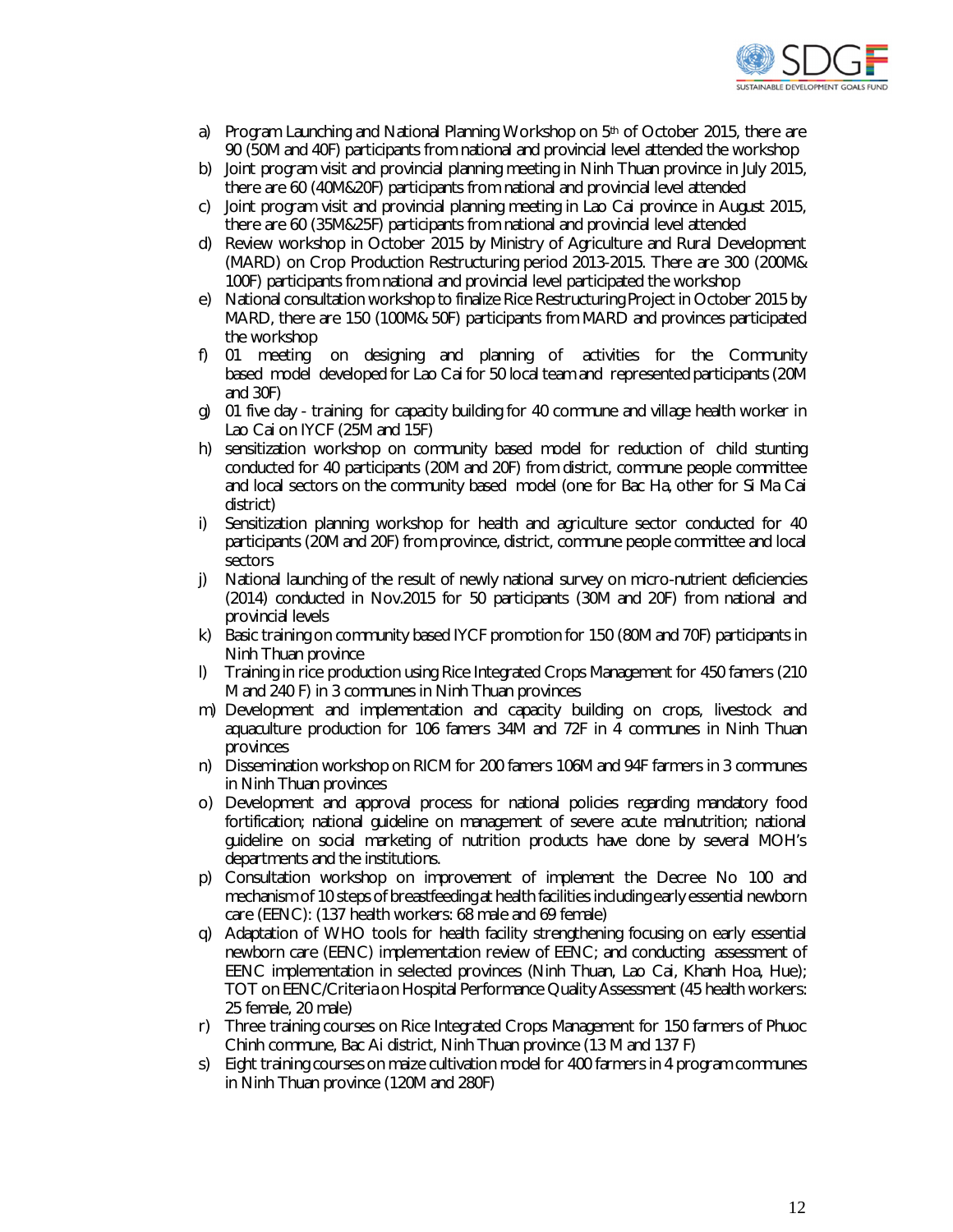

- t) Eight training courses on Green Bean cultivation model for 400 farmers in 4 program communes in Ninh Thuan province (125M and 275F)
- u) Eight training courses on vegetable cultivation model for 400 farmers in 4 program communes in Ninh Thuan province (100M and 300F)
- v) Four training courses on pigeon raising model for 200 farmers in 4 program communes in Ninh Thuan province (79M and 121F)
- w) Four training courses on freshwater fish model for 200 farmers in 4 program communes in Ninh Thuan province (64M and 136F)
- x) Four training courses on chicken raising model for 200 farmers in 4 program communes in Ninh Thuan province (69M and 131F)
- y) Field dissemination workshop on rice, maize, green bean and vegetable model for 200 farmers in Cong Hai and Phuoc Chinh communes in Ninh Thuan province (68M and 132F)
- z) Field dissemination workshop on pigeon, chicken, freshwater fish model for 400 farmers in 4 program communes in Ninh Thuan province (165M and 235F)
- aa) Eighteen training courses on Soybeans cultivation model for 900 farmers in 3 program communes in Lao Cai province (523M and 377F)
- bb) Six training courses on vegetable cultivation model for 150 farmers in 3 program communes in Lao Cai province (87M and 63F)
- cc) Six training courses on maize cultivation model for 150 farmers in 3 program communes in Lao Cai province (90M and 60F)
- dd) Three training courses on banana cultivation model for 150 farmers in 3 program communes in Lao Cai province (90M and 60F)
- ee) Three training courses on chicken raising model for 150 farmers in 3 program communes in Lao Cai province (85M and 65F)
- ff) Three training courses on livestock waste management for 150 farmers in 3 program communes in Lao Cai province (95M and 55F)
- gg) Twelve training courses on Integrated Pest Management, livestock epidemic disease prevention, veterinary medicine management and post-harvest management for 510 farmers in 3 program communes in Lao Cai province (318M and 192F)
- hh) Four trainings on gender equality and gender mainstreaming in nutrition and food security programme and actions for 60 female and 19 male health, agriculture and women's union officials and village collaborators in Ninh Thuan and Lao Cai province.
- 3. How did the joint programme and its development partners contribute to the achievement of the SDGs?

#### **SDG 1 (No poverty)**

Reduce the poverty rate and improve the livelihood of vulnerable groups in Vietnam by enhancing capacity of the population and applying effective and efficient agriculture models. **SDG 2 (Zero Hunger)**

FAO has provided technical support to increase the food security of each commune. The provided agriculture model could be duplicated.

- Reducing of micro-nutrient deficiencies among women and children, reduction of and stunting and wasting in children under 5 years of age, and address the nutritional needs of girls pregnant and lactating women, particularly in the most vulnerable ethnic minorities communities along South Central Coast and Northern Mountainous regions of Vietnam
- Restructuring Proposal on Agriculture Sector in responding to climate change in Lao Cai province have been finalized for implementation

#### **SDG 3 (Good Health and Well-being)**

Improve nutrition status of children and vulnerable groups in Vietnam. Particularly improve the chronic malnutrition of children, stunting rate is very high, according to WHO categorization.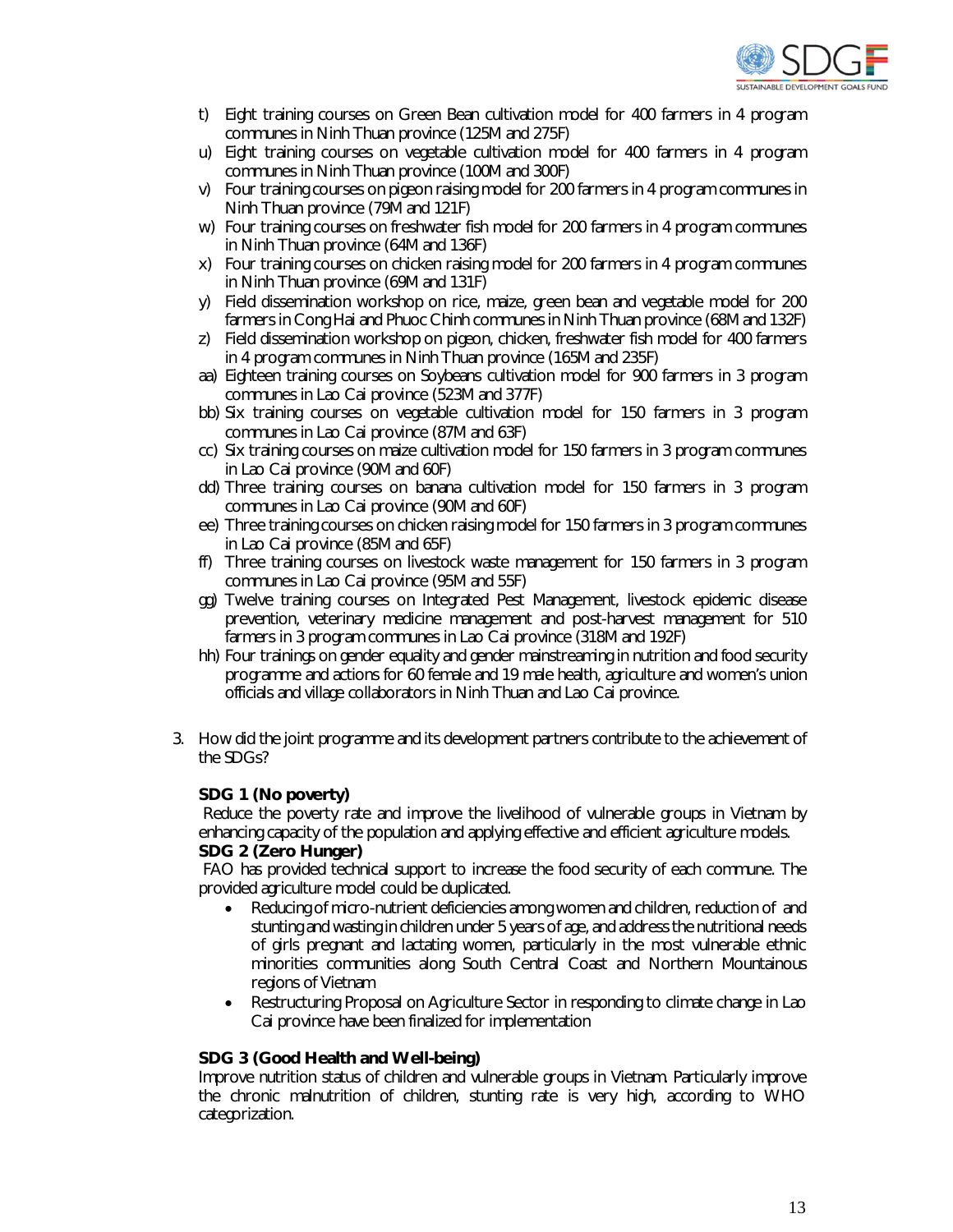

- The mechanisms for improving implementation of the Decree No 100 and 10 steps of breastfeeding at health facilities including Early Essential New-born Care (EENC) when translated into national policies and regulations to re-enforce the above decree and regulations.
- EENC Health Facility Strengthening and Annual Implementation Review and Planning guidelines of WHO was reviewed and adapted to Vietnamese's context. The tool has been used nationwide for improving quality of EENC in the country, four provinces were selected to implement the assessment actual situation of EENC implementation in hospitals using adapted tool for EENC implementation review, including Lao Cai, Ninh Thuan, Thua Thien Hue and Khanh Hoa. The assessment provided recommendations and solutions for improving EENC implementation and breastfeeding in these provinces.
- TOT training on EENC self- assessment for Quality assessment of Hospital Performance was also conducted for 12 provinces including Da Nang, Thien Hue, Quang Tri, Thanh Hoa, Nghe An, Ha Tinh, Quang Binh, Quang Nam, Quang Ngai, Binh Dinh, Phu Yen, Khanh Hoa. One team of EENC assessment and EENC assessment provincial trainers was formed in each province after training which can help for evaluation, planning and improving EENC implementation

**SDG 5** (Gender Equality): UN Women has been involved from the early implementation phase. They implemented gender assessment on the program interventions and communes, and conducted gender trainings to improve understanding and knowledge on gender equality in nutrition and food security of government officers in health and agriculture sectors at provincial, district and commune level. A checklist of gender mainstreaming was developed and provided to health and agriculture extension service workers so that they can provide more gender sensitive nutrition and agriculture services to community people.

**SDG 6** (Clean Water and Sanitation): Align with the 2011-2002 Water and Sanitation Strategy of Viet Nam.

**SDG 13** (Climate Action): Building resilience against the climate change by practicing climate smart agriculture methods.

- 4. What was the impact of the **matching funds** in programme design, management and implementation?
	- A. Financial Contributions

Four UN entities contributed to the JP's implementation-- FAO, UNICEF, WHO, and UN Women. Each UN entity contributed resources. The JP also had national implementing partners. Lead national partners from the Ministry of Health (MOH) were the Department of Maternal and Child Health and the National Institute of Nutrition, and from the Ministry of Agriculture and Rural Development (MARD) was the Department of Crop Production. Other national partners include the Provincial Health and Agriculture Departments and provincial Peoples Committees.

| <b>Budget contribution (in Cash)</b> |               |  |
|--------------------------------------|---------------|--|
|                                      | Budget (US\$) |  |
| <b>VN Government</b>                 | 1,000,000     |  |
| FAO                                  | 80,000        |  |
| <b>UNICEE</b>                        | 630,000       |  |

#### **Budget Contribution from VN Government and UN Entities**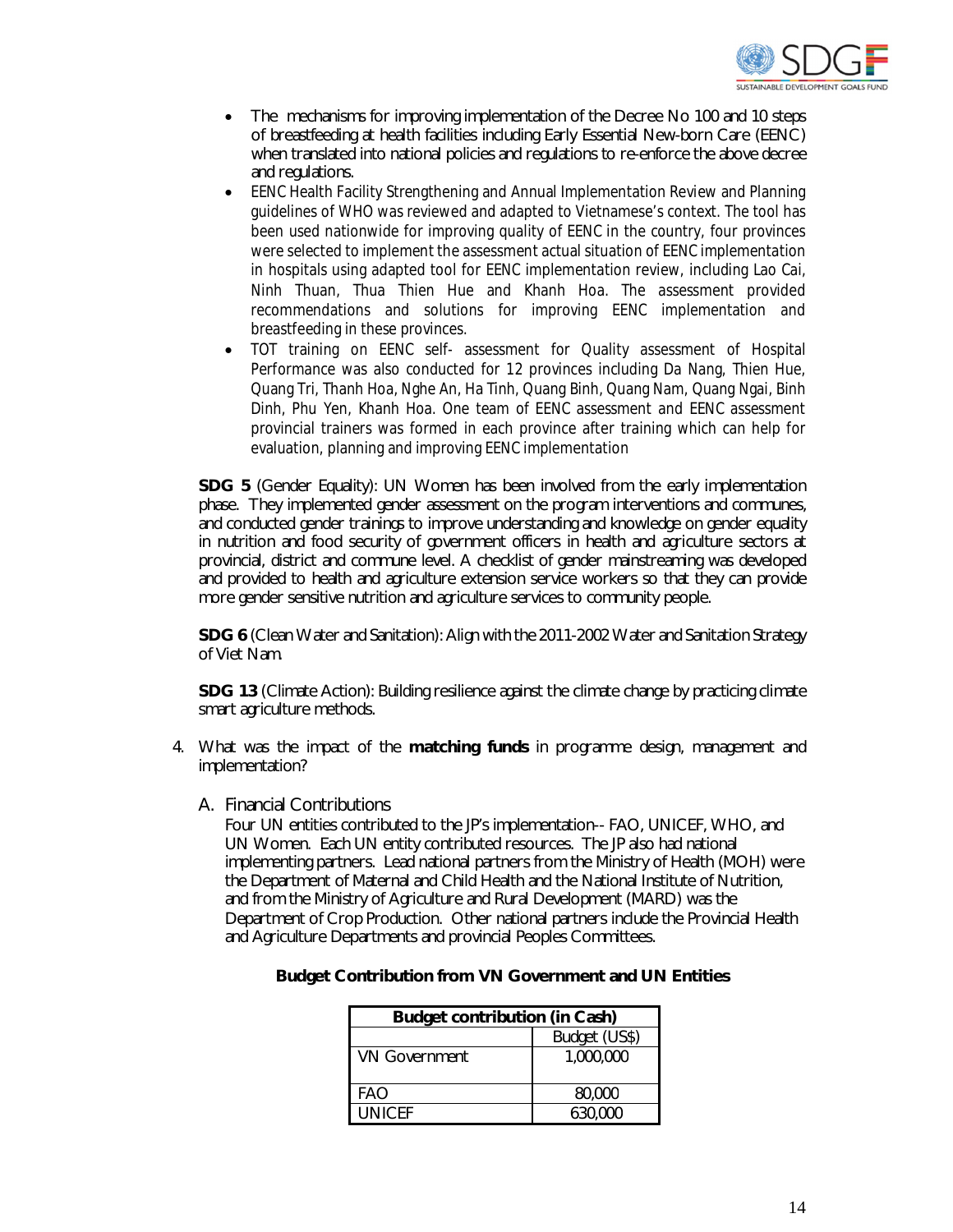

| UN Women   | 20,000    |
|------------|-----------|
| <b>WHO</b> | 100,000   |
| Total      | 1,830,000 |

## **B. Implementation of Programme Activities by UN Entities**

A document titled "Programme Document" describes the role of each UN entity in the JP. Both the UN and the Vietnamese government signed off on the document. The JP was to "be implemented as part of the One UN Plan and coordinated within the framework of the UN Joint Programming Groups on Health and Climate Change and Environment/UN Disaster Risk Management Team. The programme priorities have been determined by the National Strategies for Nutrition and Food Security and will be further guided by the multisectoral strategies Viet Nam has committed to with the recent membership of the Scaling-Up Nutrition (SUN) Movement in 2014."

# **FAO**

FAO was the lead UN partner in the JP. It coordinated the JP and was to conduct the following activities:

- Recruit the joint program coordinator, conduct launching and holding annual national and provincial planning workshops, baseline survey and assessment, finalization of M&E framework and conduct a Midterm Program Review and a final evaluation of the joint programme.
- **Working with MARD and DARDs for Lao Cai and Ninh Thuan,**
- Working with MARD, improve food security through restructuring the crop production;
- Support the increased availability, access and consumption of food in the mountainous regions;
- Improve and develop livelihood intervention and practices of small households;
- With the MOH and MARD, promote the use of available food in family nutrition practice;
- Demonstration and training in rice seed production using RICM, with MARD; and
- With UNICEF, develop and roll out of an online output monitoring system for the National Targeted in

#### **WHO**

WHO had a limited though important role in the JP. Its involvement was critical in achieving the health-oriented policy change that occurred. According to the Programme Document, WHO was to limit its participation in the JP to a few activities:

- With UNICEF, support application of the National Hospital Quality Criteria for public and private hospitals with focus on the new standard on Baby Friendly Hospitals and Clinical Nutrition Services;
- With UNICEF, address compliance of revised Decree 21 and Decree 100 on marketing of young child nutrition products;
- Scaling-up Early Essential Newborn Care and Breastfeeding (EENC); and
- Working with the National Institute of Nutrition, develop the Food Pyramid Guides for pregnant, lactating women and under-five children;

**UNICEF:** UNICEF was very involved in both the policy and field aspects of the project. According to the Programme Document, UNICEF was to:

- Support the operationalization of Ninh Thuan and Lao Cai provincial integrated maternal, newborn, child health and nutrition plans;
- Lead the work with WHO in supporting application of the National Hospital Quality Criteria for public and private hospitals with focus on the new standard on Baby Friendly Hospitals and Clinical Nutrition Services; compliance of revised Decree 21 on marketing of young child nutrition products;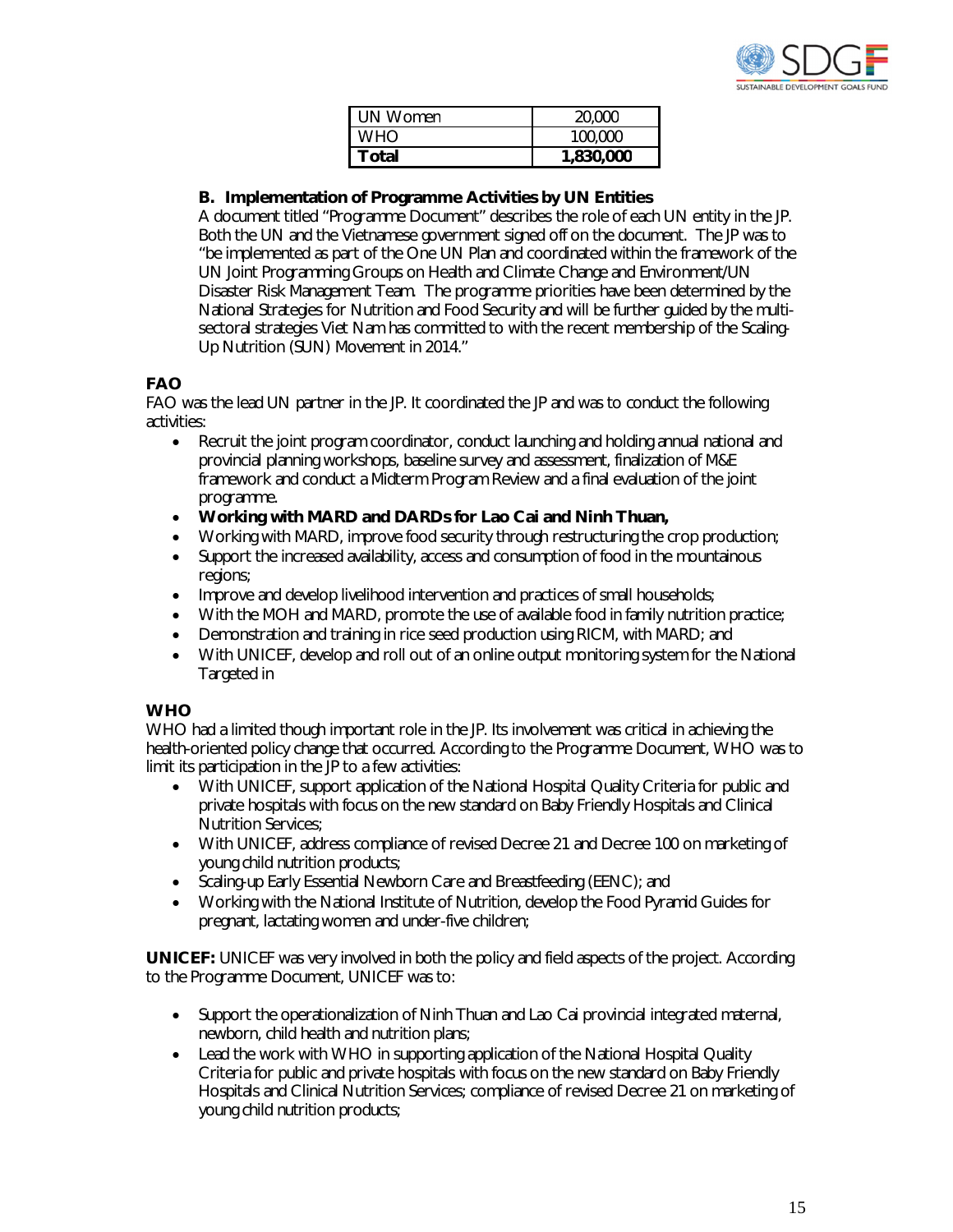

- Support the coordinated scale-up of Integrated Management of Acute Malnutrition (IMAM) services with transfer of the management to the National Targeted Programme for Nutrition;
- Working with MOH and NIN, develop decrees and legal documentation on: fortification of foods, including mandatory salt iodization and flour and oil fortification with micro-nutrients; legislation on the benefit package for children covered by the National Health Insurance Scheme; guidelines on social marketing of nutrition products; guidelines on social marketing of sanitation products; and guidelines on early newborn care (focusing on early breastfeeding); 19 Integrate modeling of contextualized community- based stunting reduction models, including breastfeeding and complementary feeding support networks, community approaches to total sanitation and hygiene, drinking water safety, community-based management of acute malnutrition and social marketing of nutrition and sanitation products with the establishment of local public- private partnership models;
- Working with MOH, roll out an integrated behavior change communication plan for stunting reduction, including promotion of iron folic acid supplementation for pregnant women, breastfeeding, complementary feeding and hand-washing with soap;
- Working with the National Institute of Nutrition (NIN), consolidate nutrition and food security profiles to guide national and provincial planning and programming;
- Support innovative application of cell phone technology to track malnutrition and link with service delivery;
- Support water quality and water system sustainability surveillance systems and communitybased household sanitation coverage surveillance;
- With FAO, develop and roll out of an online output monitoring system for the National Targeted Programme for Nutrition matching with the global reporting requirements for programme performance; and
- Conduct joint supervisory monitoring trips to identify bottlenecks and corrective actions.

#### **UN Women Involved in:**

- Carry out desk review on gender in nutrition and food security policies and practices in Viet Nam and A case study on Maternal Nutrition for Pregnant and Lactating women in Ha Giang province.
- UN Women delivered four training courses on gender mainstreaming in nutrition and food security for local partners in Lao Cai and Ninh Thuan province. Two courses were offered in each province- one to government officials, and the other to village health and agriculture extension collaborators. The training helped to increase their knowledge and understanding on gender issues in nutrition and food security and how to address these gaps.
- UN Women partnered with the Viet Nam Women's Union (VWU) at the central level to develop formal training material on communication on gender mainstreaming in nutrition and FS. This training material is to be used for the whole VWU system beyond the JP. This partnership demonstrates how JP funds were used to develop materials that could be used beyond the time and direct scope of the JP, which speaks to the JP's sustainable impact.

#### **C. Organization of Activities**

One challenge that faced the UN entities pertained to harmonizing the processes and procedures that each entity has. During the evaluation field trip, one interviewee explained that to overcome the challenge, the JP created a detailed program operation document (DPO). During the final evaluation, one interviewee said that "after the DPO was approved, all together worked out the work plan. The same thing happened at the field as well. Worked together to develop the provincial work plan. Unpacked the issue going down. Minimized the overlap, and also shared the effort."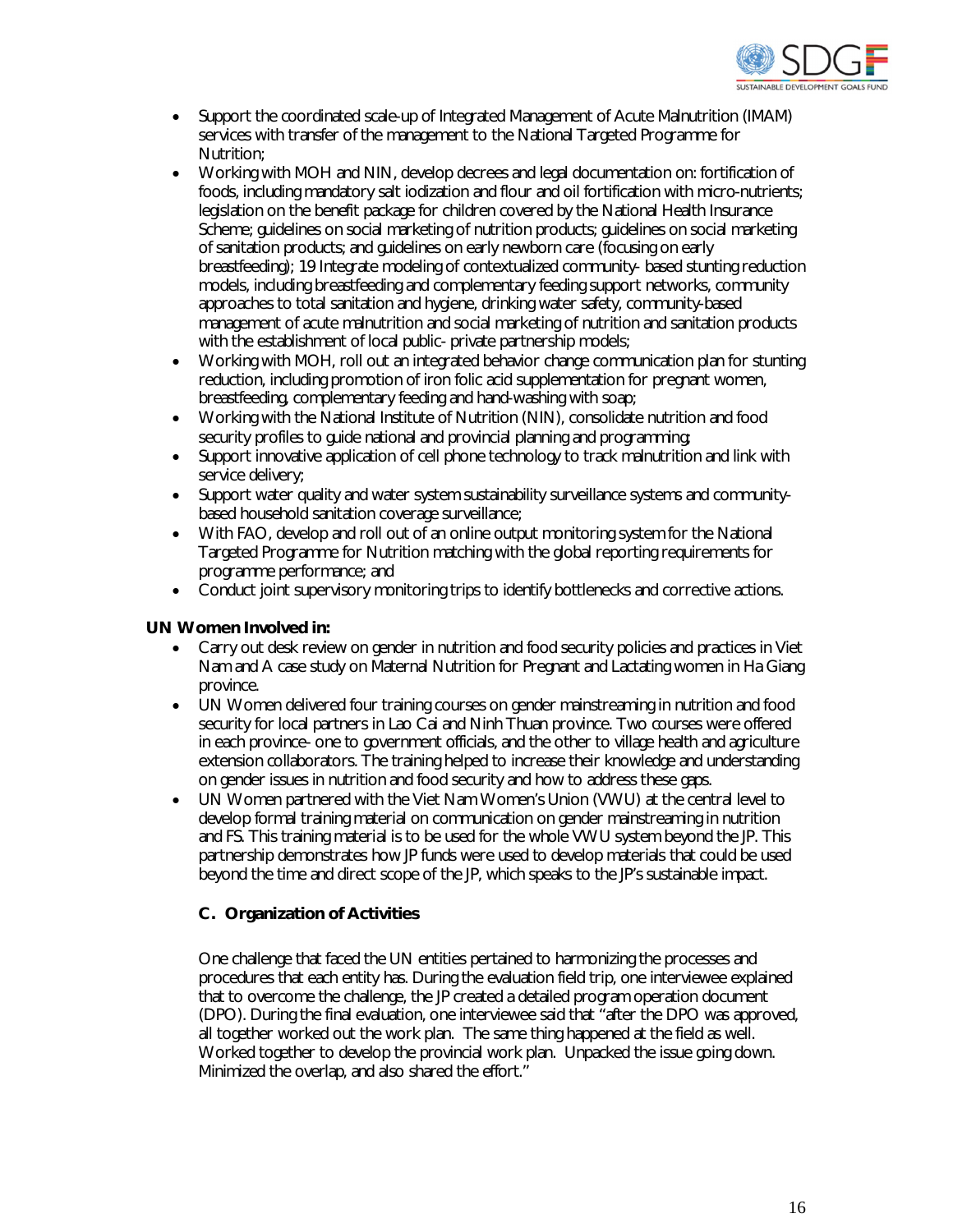

The timing of the specific activities was as indicated in the two year workplan which shows a systematic review of the JP's main activities. The time of programme implementation was almost 2 years, including the 6-month extension of the JP into 2017. However, the full government approvals and the setting up of the implementation mechanisms did not occur until December 2015. Provincial level activities did not start until February 2016 and they ended in March 2017, except for the training course on gender which occurred after March 2017. However, in some cases, preparation activities began before December 2015 under inception phase.

5. What were the programme's achievements in terms of its contribution to the targeted crosscutting issues?

#### **a. Gender equality and women's empowerment**

UN WOMEN was in charge of integrating the gender equality issues to the programme and before developing gender-sensitive programmes, UN WOMEN lead the gender assessment of nutrition and food security policies and programs to identify gaps women and girls' access to nutrition and food security and provide recommendation for the policy advocacy.

UN WOMEN delivered four training courses on gender mainstreaming in nutrition and food security for local partners in Lao Cai and Ninh Thuan province. Two courses were offered in each province- one to government officials, and the other to village health and agriculture extension collaborators. Each lasted approximately 1 ½ days and sessions were offered in April and May 2017. In Lao Cai, a total of 43 people participated in the training and in Ninh Thuan, a total of 51 persons participated. The training seemed appropriate in content.

Poor and ethnic minority women and girls are direct beneficiaries of the project. At the policy level, the project support the development of decree 100 on breastfeeding and Early Essential New-born Care (EENC) which directly benefit to women and girls. At community level, women actively participated and facilitated for IEC activities and parent education on nutrition and breast feeding.

Women also played an important role in implementing seven models on crops, livestock and aquaculture production as well as field dissemination workshop for wider application. In addition, women gained their knowledge and skill on nutrition and food security through capacity building activities.

A desk review on gender issues in nutrition and food security programme and policies finalized. The desk review is to provide a preliminary understanding of gender issues in nutrition and food security policies and practices in Viet Nam and provide recommendations for policy actions. A case study on Maternity nutrition for pregnant and lactating women in Ha Giang province was also conducted which provide insights on challenges on gender stereotypes and gender inequality against women in ethnic minority areas which have resulted in lack of care for pregnant and lactating women.

#### **b. Public-private partnerships**

Dissemination workshop on Rice sector Restructuring organised in November 2016. Representatives from both public and private sectors actively participated and gained their knowledge for nation-wide application

#### **c. Sustainability of results**

The IMAM model development under the joint programme together with national guideline on diagnosis and early treatment of child severe acute malnutrition (SAM) which was now approved by the MOH as a national guideline - in fact created a major base for the IMAM intervention that applied for none emergency and especially under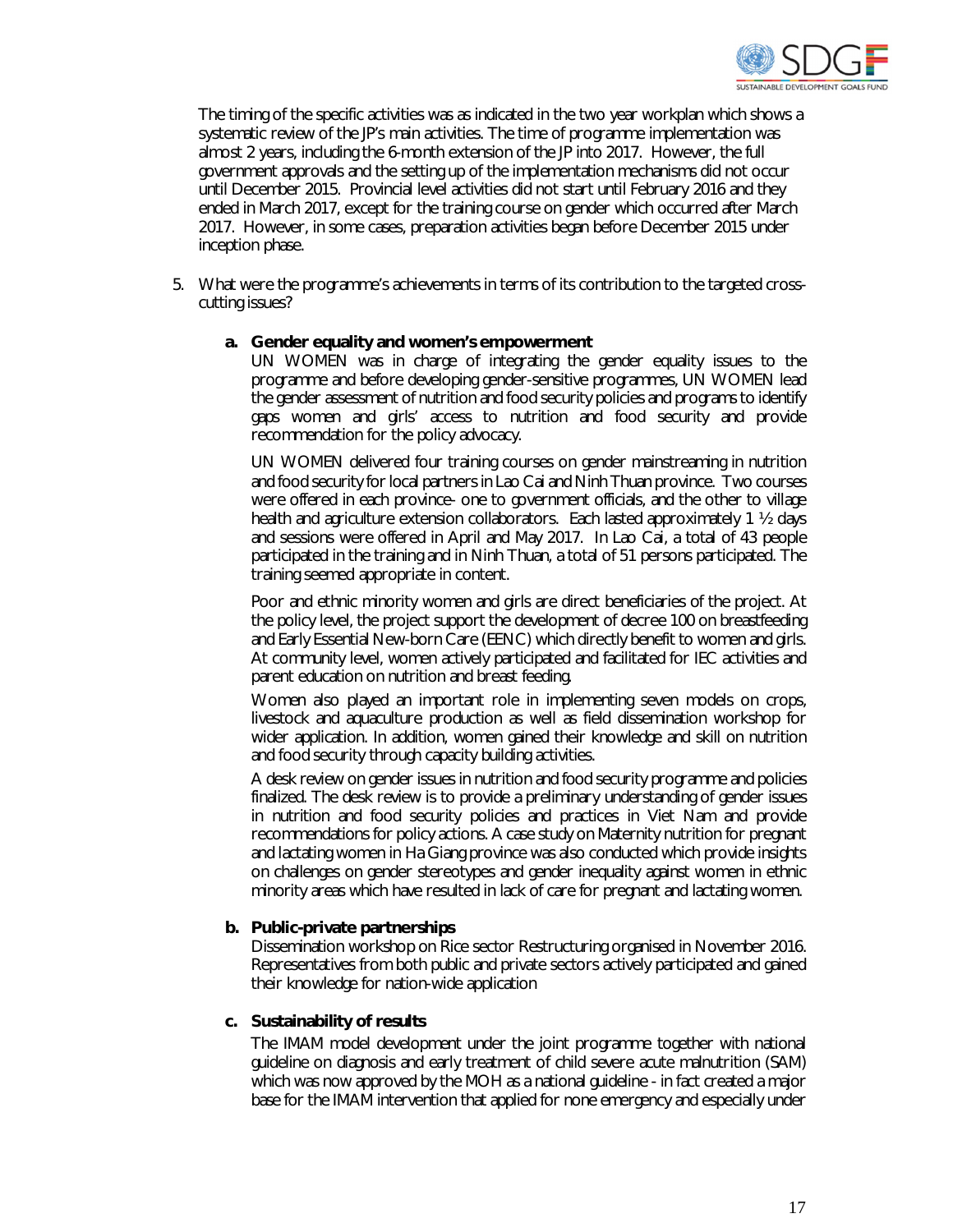

emergency context. For instant, with the IMAM model developed in certain pilot communes in Ninh Thuan, it has been immediately applied and expanding to 334 communes of 28 most affected districts of 6 provinces by drought crisis 2016 to benefit for about 7640 SAM children in affected provinces.

Until the cost of IMAM intervention package was approved by government to be covered by health insurance, that services will be automatically sustained by Government funds bringing benefit to about 250,000 case load of SAM children each year in Viet Nam, and UNICEF is still in collaboration with WHO to work with central government to follow up with this goal to totally sustain IMAM service in Viet Nam.

A model of integration strategy on nutrition and food security for purpose of reduction child stunning was jointly developed and demonstrated at grass-root levels at 7 selected communes in four project districts. The programme evaluation report denoted many positive impacts from those model development activities. The fact that after the programme ending, the model developed in Lao Cai provinces was accepted by the Provincial People Committees to be replicated in to 22 communes more using local Government budget that is an evidence of its success in terms of the impacts and sustainability of the intervention bring back from the JP

Strong government ownership at both national and provincial levels through endorsement and implementation of national rice sector restructuring (nation-wide) and provincial agriculture restructuring in Ninh Thuan and Lao Cai provinces.

#### **d. Environmental sustainability**

The developed agriculture models environment friendly, which doesn't include pesticides and chemical fertilizers. It will not only provide additional surplus to the beneficiaries but also have positive impact on the environment and as the model replicates to other people, neighbours of the beneficiaries, they will also utilize environmental friendly agriculture methods to cultivate their products.

- 6. Describe the extent of the contribution of the joint programme to the following categories of results:
	- Principles of the **Paris Declaration**, i.e. leadership of national and local governmental institutions, involvement of CSO and citizens, alignment and harmonization, and innovative elements in mutual accountability (justify why these elements are innovative)
	- **Delivering as One**, i.e. Role of Resident Coordinator Office and synergies with other ongoing development interventions in related areas, innovative elements in harmonization of procedures and managerial practices (justify why these elements are innovative), joint United Nations formulation, planning and management
		- **a.** Managerial practices (financial, procurement, etc.) implemented jointly by the UN implementing agencies for SDG-F JPs UN agencies are working closely together to prepare for final program evaluation and program closing as well as program documentation of lesson learnt and best practices.
		- **b.** Joint analytical work (studies, publications, etc.) undertaken jointly by UN implementing agencies for SDG-F JPs A desk review on gender issues in nutrition and food security programme

and policies is being finalized with inputs and comments from other UN agencies especially FAO Viet Nam and regional office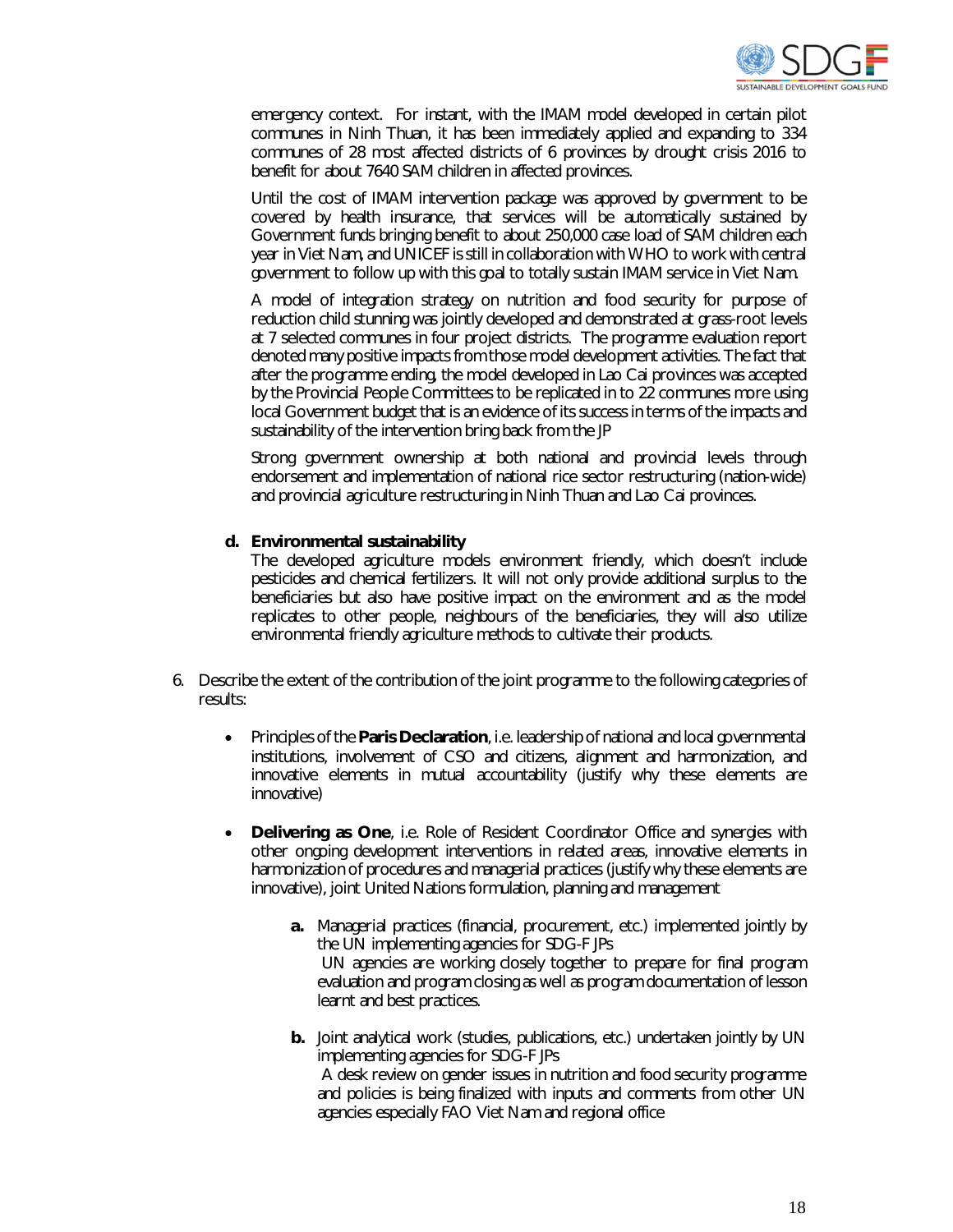

**c.** Joint activities undertaken jointly by UN implementing agencies for SDG-F JPs

WHO and UNICEF jointly support MOH to enforce the national Decree 09 on mandatory food fortification, scale-up Early Essential New-born Care (EENC) and the implementation of the Decree 100 on breastfeeding

UNICEF, FAO and WHO is jointly to prepare for the launching of the SUN in Viet Nam

UNICEF and FAO continue to work together on community based model on integrated nutrition and household food security for reduction of child stunting

**7. Indicate which of the planned activities were not implemented, which unplanned activities (in any) were implemented and, in each case, for what reasons and with what impact: N/A**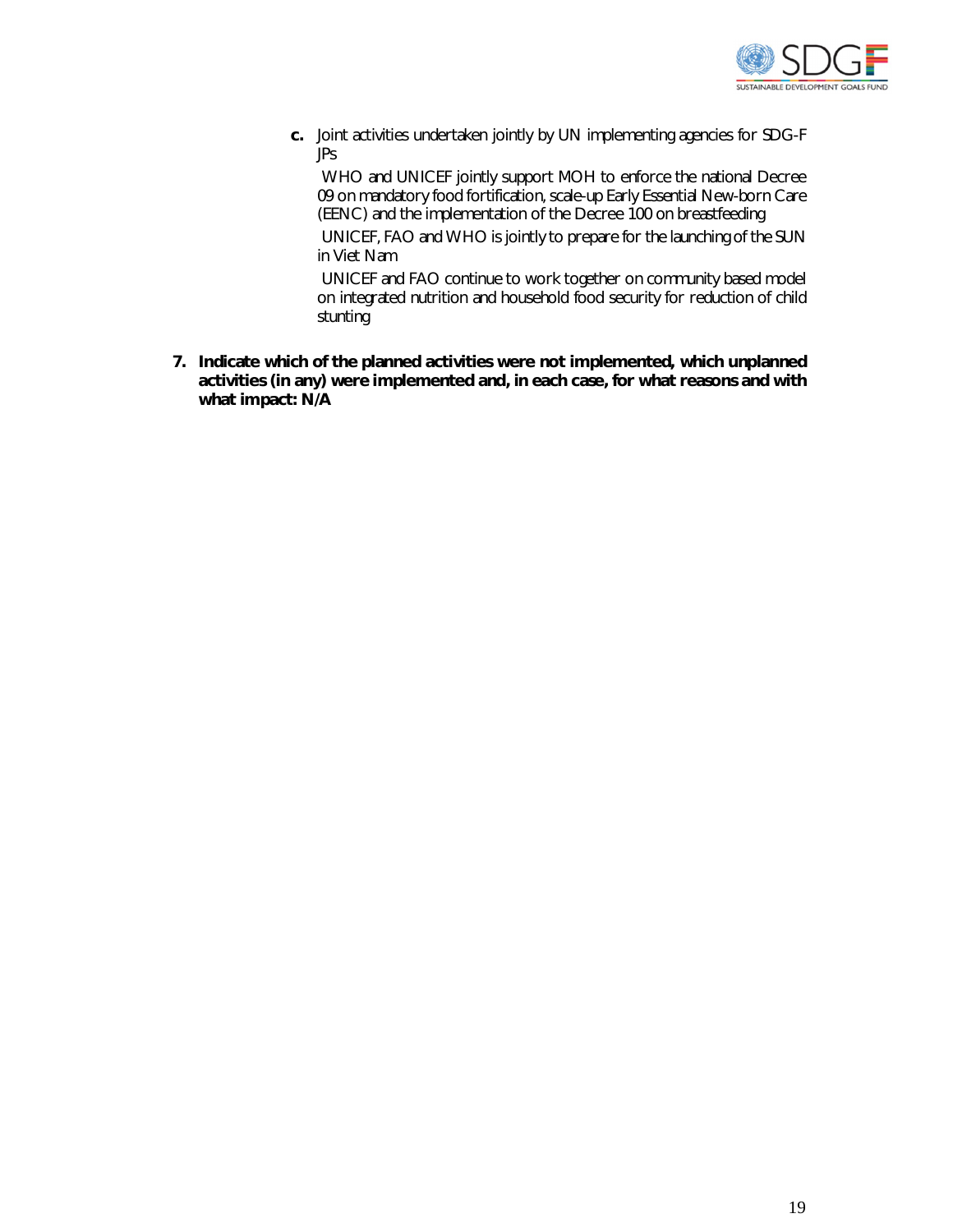

#### **III. GOOD PRACTICES AND LESSONS LEARNT**

8. Describe key lessons learnt and best practices that would be relevant to the design and implementation of future joint programmes in this area

Programme design: All stake holders were deeply involved from the planning process of the programme. Such measures made the programme design, easy to implement and satisfy the needs of the beneficiaries. Every activities have been adjusted to local characteristics, climate, culture, and people's preference, making the beneficiaries to be fully participated on the programme.

The collaboration between United Nation agencies, FAO, UNICEF, WHO, and UN WOMEN, have been successfully. From the initial phase, the programme clearly identified the role of each agencies and their responsibility. Such division of work and frequent communication between agencies, made the programme much more efficient, minimizing the overlapping work between agencies.

#### **9. Report on any new/innovative approaches which were delivered in the course of joint programme implementation**

The quantitative surveys shows that JP achieved significant improvement on mother's knowledge in breastfeeding and complementary feeding, nutrition status of children, food security of vulnerable groups. The final evaluation team found the key to this successful achievement in the design and its implementation of JP.

From the start, by having a strong, inclusive programme planning process, the programme seemed to earn respect and be a priority of national, regional, and local officials. The JP's Programme Document was well-written and clearly explained aspects of the programme and the responsibilities of participating organizations. Having a detailed programme document allowed organizations to see how their role would be implemented and the importance of their role. Additionally the JP focused on communities with high levels of child stunting, rural communities that have high levels of borrowing money to purchase food are also in high need of assistance in increasing food security, and it is likely that such communities would benefit greatly from the agricultural interventions that the JP offered.

- In nutrition areas, Translation of the 10 steps of breastfeeding support under the global BFHI on to a national standard for hospitals and health care clinics and national policies/regulations is a creative way that the JP promoted with a purpose to re-enforce and quickly scale up at country level this important child feeding practices at all health clinic system.
- Development of a national guideline for diagnosis and treatment of SAM and MAM children, making this to become an official approve MOH standard, together with carrying out a costing exercise for IMAM programme then advocating central government Health insurance system to cover all cost of the IMAM treatment is actually an special approach which were collectively implemented in Viet Nam under the JP with a leadership from UNICEF. Until when the last element is success (the advocacy part), IMAM programme will be one step scaling up to the whole country and it is strongly believe that in a close future the success will come.

.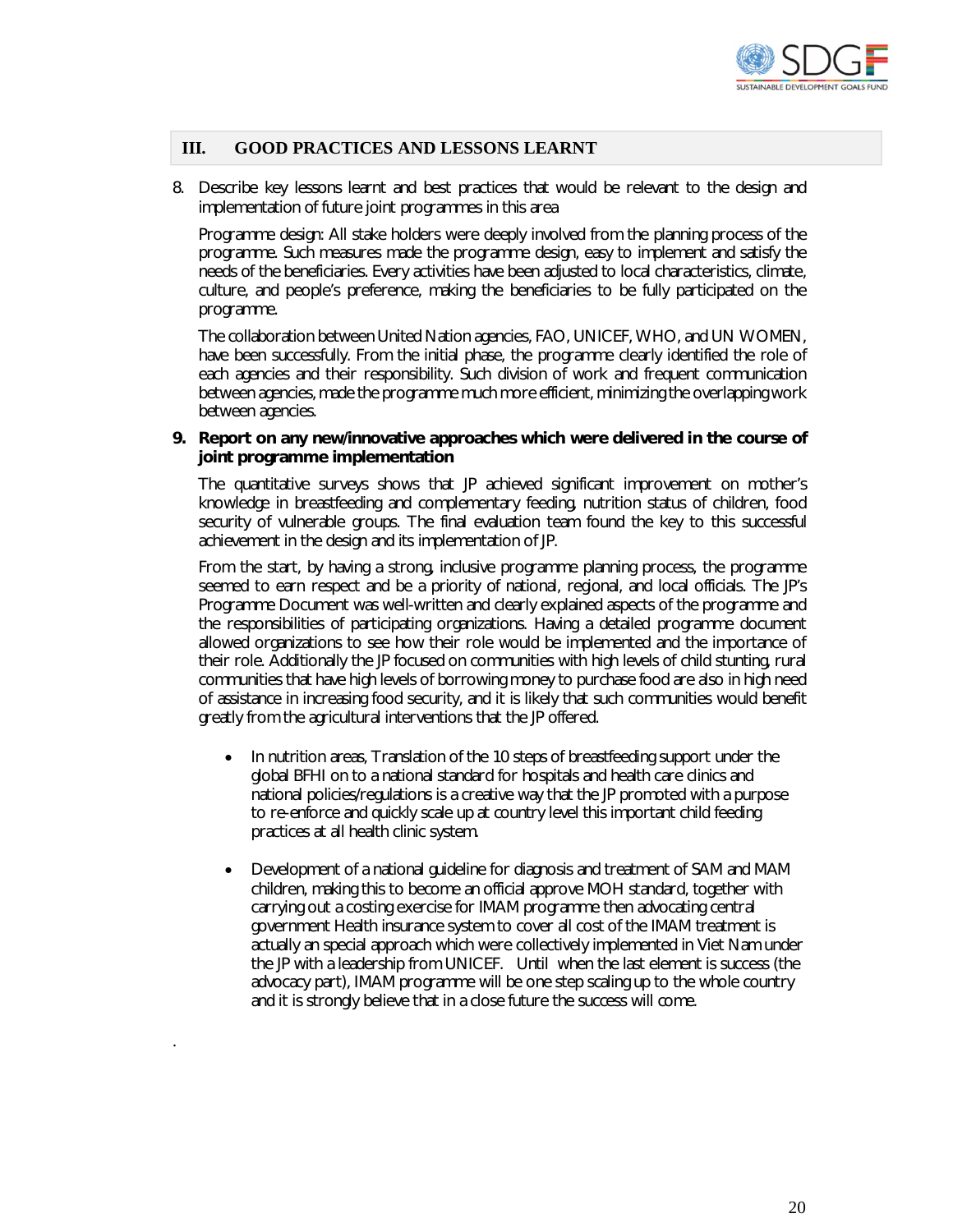

- 10. Indicate key constraints including delays (if any) during programme implementation
	- a. Internal to the joint programme

Slow and late delivery of gender assessment from UN WOMEN, due to difficulty in find a gender specialist to deliver the assessment.

b. External to the joint programme

Slow and complex process to get the governmental approval. Late governmental approval have shorten the actual implementation time of JP.

Main mitigation actions implemented to overcome these constraints

JP expected the slow and complex process to get the governmental approval. Thus, JP has prepared every little details to maximize the limit time that they have for the implementation before the governmental approval. Well preparation during inception phase help to accelerate program implementation after government approval.

- 11. Describe and assess how the monitoring and evaluation function has contributed to the:
	- c. Improvement in programme management and the attainment of development results

The monitoring framework has been developed by JP to implement a systematic monitoring activities. Under the monitoring framework, UN agencies have conducted monitoring trips track the implementation progress and also secure the quality of implementation after monitoring.

d. Improvement in transparency and mutual accountability

With the monitoring framework, the progress of activities have been periodically monitored by responsible UN agencies, and by sharing their observations they could improve the transparency and mutual accountability of JP.

e. Increasing national capacities and procedures in M&E and data

Governmental institutes were also included in the monitoring framework along UN agencies, making both governmental institute and UN agencies responsible for monitoring the JP.

f. To what extent was the mid-term evaluation (if any) useful to the joint programme?

The mid-term evaluation has contributed on the JP by providing a subjective opinion. Particularly, it has provided some particle comments regarding limited implementation time of the JP. JP had adjusted to the mid-term evaluation and changing the plan to into more realistic manner, and not giving up any core goals of the JP.

- 12. Describe and assess how the communication and advocacy functions have contributed to the:
	- g. Improve the sustainability of the joint programme

Many agencies contributed on communication and advocacy to promote the programme' goal. UNICEF and FAO particularly, provided valuable technical support and advocacy in the arena of national-level policy changes, making a permanent impact to all Vietnamese people.

On January 28, 2016 (effective March 15, 2016), the Prime Minister approved in Decree No 09/2016/ND-CP the Policy on Mandatory Food Fortification. The policy included mandatory micronutrient fortification of foods, including salt iodization and fortification of foods with iron, zinc, and Vitamin A.

h. Improve the opportunities for scaling up or replication of the joint programme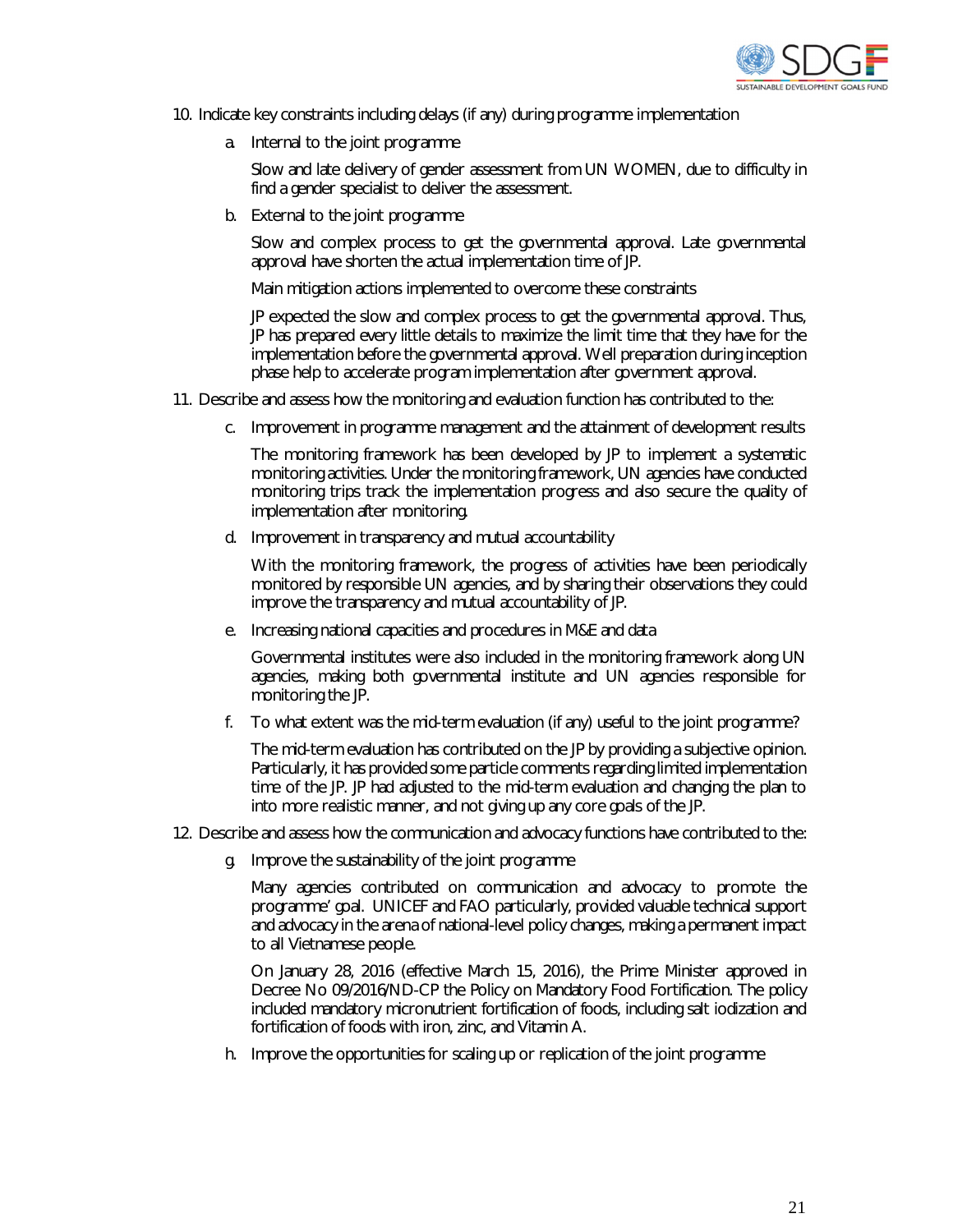

Through baseline survey and endline survey, JP has generated many evidence on the effect of the JP interventions. These generated evidences will be utilized for future advocacy activities and scaling up the JP into a national programme.

Communicating well results of the programme to the provincial government and donors was doing well in Lao Cai province at the ending phase. As a result, the Provincial People Committee of Lao Cai decided to replicated the model to 22 communes where are with difficult social economic condition using local government budget. Korea Government provided financial support to expand the model to three more location.

i. Providing information to beneficiaries/rights holders

Generated information regarding the health information and improvement of income will be provided to the beneficiaries. With the given information, the people can observe how much they have improve with participating on the joint programme activities. Farmer Field Schools to disseminate household food security models for wider application

- 13. Report on the scalability of the joint programme and/or any of its components
	- j. To what extent has the joint programme assessed and systematized development results with the intention to use as evidence for replication or scaling up the joint programme or any of its components?

Starting from the initial stage of the JP, generation of evidence on food security and nutrition were included as a main outcome of the JP. The generated evidence will be used for replication or scaling up the JP to National level programme.

k. Describe example, if any, of replication or scaling up that are being undertaken

The neighbouring people of beneficiaries have observed the improvement of beneficiaries, how much their livelihood has improved after their participation of joint programme activities. Thus, they ask questions on the activities and try to replicate them with guidance from the beneficiaries, generated spill-over effect.

Development and get approval of the national health sector for a national Guideline on IMAM; and building capacity for health system on implementation of IMAM services are direct results born by the JP (in nutrition field). The ongoing advocacy process initiated by UNICEF in collaboration with WHO to central government for a goal that all cost born from treatment of children under 5 with sever acute malnutrition will be covered by government health Insurance system. When this advocacy goal is made. IMAM treatment services will be one step scale up to the whole country.

l. Describe the joint programme exit strategy and asses how it has improved the sustainability of the joint programme

JP aimed to find government and private partners to sustain the join programme. It failed to find any private partners, but have found government funding from the local government of Lao Cai Province.

# **IV. FINANCIAL STATUS OF THE JOINT PROGRAMME**

a. Provide a final financial status of the joint programme in the following categories:

#### **SDG Fund Allocation**